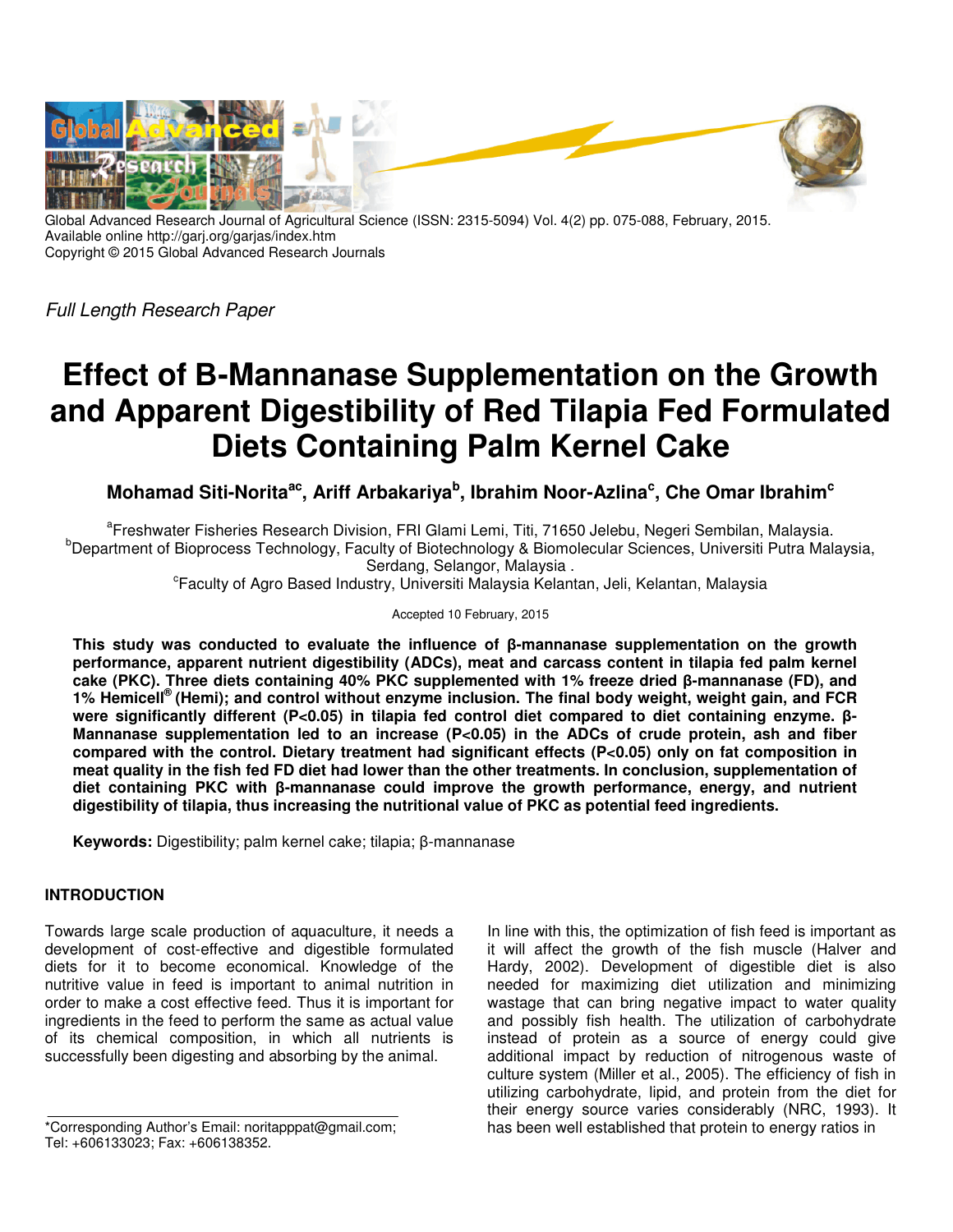aquafeeds have significant impacts on fish performance (Azevedo et al., 2004; Cho et al., 2005; Lee et al., 2000). Maximizing the utilization of dietary protein for growth is related to both the dietary inclusion level of protein and the availability of non-protein energy sources, namely lipid and carbohydrate. Fish feed act to satisfy the energy requirements, and if dietary energy is insufficient, i.e. a high protein to energy ratio, feed consumption will be increased (Mathis et al., 2003), and dietary protein will be utilized for metabolic energy, not only resulting in an inefficient use of an expensive dietary component, but also contributing to nitrogenous wastes in effluent waters. Protein sparing effect happened when non-protein energy has been used instead of protein for catabolism to provide energy and for growth. Protein sparing by non-protein energy sources has been documented in Atlantic salmon (Azevedo et al., 2004). Although lipid is recognized as the major non-protein energy provider for fish, the carbohydrate is more preferable because of its low cost and ready availability thus more economical (Millikin, 1983). Manipulating the knowledge of nutrient digestibility of the various feed ingredients in formulating fish feeds is desirable so that effective substitution of one ingredient for another might be achieved (Köprücu and Özdemir, 2005).

Due to high levels of poorly digestible components, PKC have limited value as feed ingredients for tilapia diets. The supplementation of β-glucanase or protease in a diet containing 344 g/kg soybean meal significantly improved the apparent nutrient digestibility of juvenile rainbow trout (Oncorhynchus mykiss) (Dalsgaard et al., 2012). The addition of β-mannanase potential might increase the apparent nutrient digestibility of PKC in fish feed. Thus, this study was aimed to investigate the influence of enzyme supplementation in diet containing high concentration of PKC, a locally abundant by product in Malaysia, by determining the growth, apparent digestibility (crude protein, crude lipid, ash, amino acid, cellulose, hemicellulose and lignin), and carcass characteristics of diets fed to red tilapia.

# **MATERIALS AND METHODS**

## **Enzyme Source**

The β-mannanase preparation used for this study was obtained from the fermentation of PKC by Bacillus subtilis. It was produced using batch fermentation process, in which the enzyme was separated from the fermentation residue and the source of microorganism at the end of fermentation period. The major active enzyme of the preparation was βmannanase, although it also contained other enzymes including α-galactosidase, endoglucanase, and βmannosidase in minor concentration. The enzyme was

then freeze dried using Labconco Freezone 4.5 liter Benchtop at a condenser temperature of -50°C for 24 h at a pressure of 1.5-3.0 mmHg. A reference enzyme (Hemicell<sup>®</sup>) was also used in this study. The Hemicell<sup>®</sup> was claimed to contain several types of active enzymes including α-galactosidase, endoglucanase, and βmannosidase, however only β-mannanase activity was tested in this study. The Hemicell® contained 15,575 nkat/g of β-mannanase. The preparation of freeze dried enzyme was assayed and having 34,215 nkat/g of β-mannanase. One unit of enzyme activity was expressed as 1 nmol of reducing sugar (mannose) formed within 5 min per g reaction at 50°C, and pH 6.0 i.e. as nkat/g.

# **Experimental Dietary Preparation**

Three pelleted diets were formulated to produce the dietary treatments of freeze dried β-mannanase (FD), commercial enzyme Hemicell<sup>®</sup> (Hemi), and control (without enzyme addition). Formulation of the experimental diets is shown in Table 1. Sinking pellets (diameter 3.2 mm and length 4 mm) were made using a mini pelleting machine, single screw extruder. The pelleted diets were dried in a convection oven at  $60^{\circ}$ C for 12 h and then stored at  $9^{\circ}$ C prior usage for feeding trials.

## **Experimental Procedures**

## **Growth Study**

About 500 pieces of tilapia were harvested from Fisheries Research Institute, FRI Glami Lemi's pond and transferred to 5 tonnes circular fiberglass tank. Fish were acclimatized there for two weeks and fed with commercial diet (Dindings, 32% crude protein). A system consisted of 9 rectangular fiberglass tanks; each containing 1.5 tonnes of freshwater was used in the study. Each tank was aerated with air stones connected to an air supply system. The fiberglass tank was a flow through system. Prior to the experiment started, the sexes of fish were determined, and only male fish were selected for the experiment. The average initial wet weight of red tilapia (48.3  $\pm$  2.1 g) was determined by weighing the fish individually, using an analytical balance (Sartorius; 0.1 g sensitivity). Thirty fish were randomly distributed to all tanks, with 3 tanks per treatment. Dietary treatments were randomly assigned to the triplicate groups of fish. Fish were hand fed twice daily (09:00 and 16:00 h) until apparent satiation for 12 weeks. Each group of fish was individually weighed fortnightly. No feed was offered to the fish on the day they were weighed.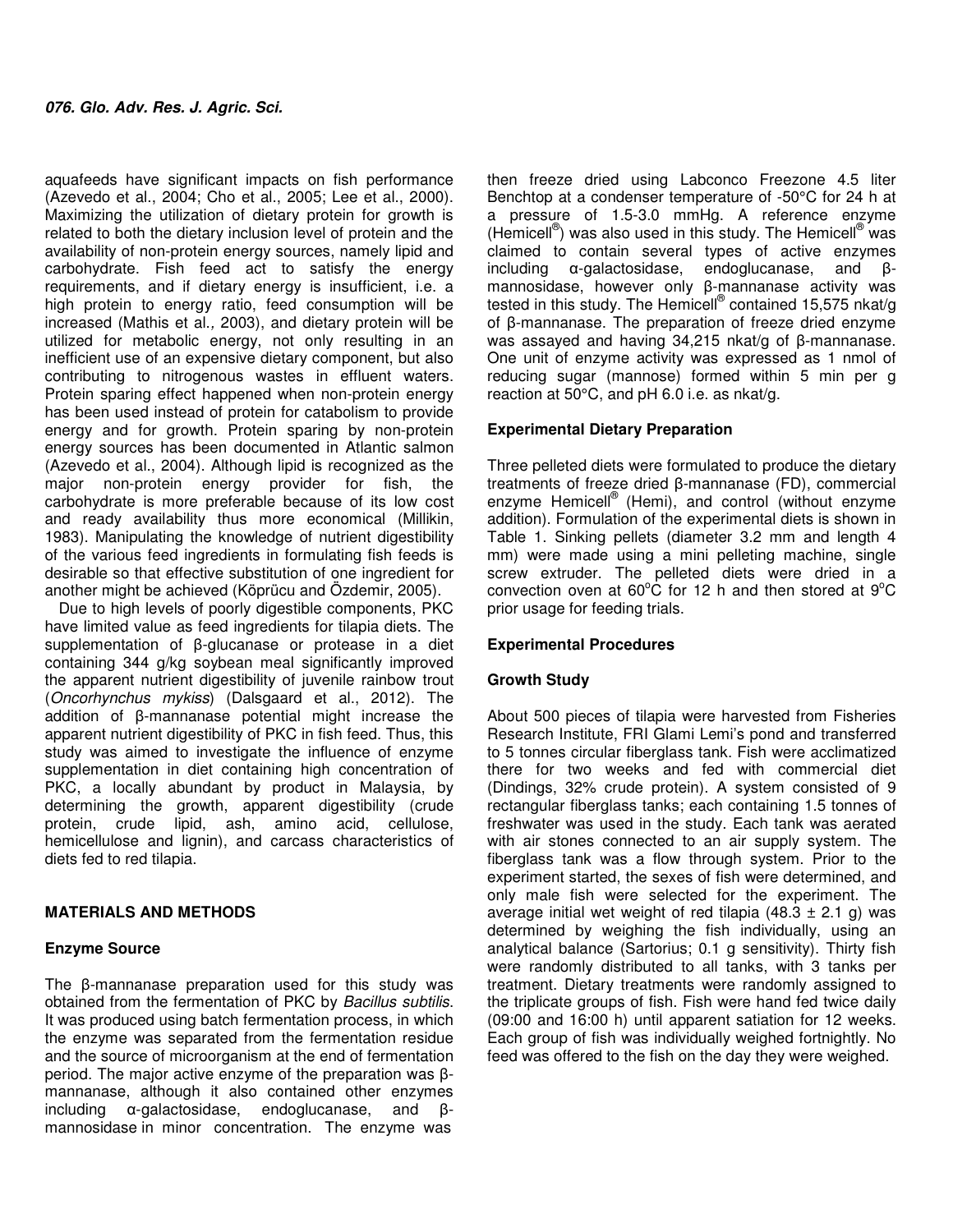| <b>Experimental diets</b>   | <b>Control</b> | <b>FD</b> | <b>HEMI</b> |
|-----------------------------|----------------|-----------|-------------|
| <b>Fish Meal</b>            | 130            | 130       | 130         |
| <b>Soybean Meal</b>         | 250            | 250       | 250         |
| <b>PKC</b>                  | 400            | 400       | 400         |
| <b>Rice bran</b>            | 112            | 112       | 112         |
| Squid oil                   | 55             | 55        | 55          |
| <b>Skim milk</b>            | 10             |           |             |
| Freeze dried enzyme         |                | 10        |             |
| Hemicell®                   |                |           | 10          |
| DCP (dicalcium phosphate)   | 10             | 10        | 10          |
| Palm oil                    | 18             | 18        | 18          |
| <b>Masterqube</b>           | 20             | 20        | 20          |
| Vitamin premix <sup>b</sup> | 3              | 3         | 3           |
| Vitamin C                   | 1              |           |             |
| Mineral premix <sup>c</sup> | 4              | 4         | 4           |
| Celite <sup>a</sup>         | 5              | 5         | 5           |

Table 1. Formulation of the experimental diets (g/kg of diet) for tilapia

Celite ® (acid-washed diatomaceous silica) is a source of acid-insoluble ash. Inert marker for calculation of apparent digestibility.

<sup>b</sup>Provides per kg of diet: retinyl acetate, 3750 IU; cholecalciferol, 3000 IU; all-rac-α-tocopheryl acetate, 75 IU; menadione sodium bisulfite, 1.5 mg; L-ascorbic acid (Stay C), 75 mg; cyanocobalamine, 0.03 mg; D-biotin, 0.21 mg; choline chloride, 1500 mg; folic acid, 1.5 mg; niacin, 15 mg; D-calcium pantothenate, 30 mg; pyridoxine HCl, 7.5 mg; riboflavin, 9 mg; thiamin HCl, 1.5 mg; Astaxanthin (Carophyll-Pink, Hoffman-La Roche), 75 mg.

<sup>c</sup>Provides per kg of diet: sodium chloride (NaCl, 39% Na, 61% Cl), 1200 mg; ferrous sulfate (FeSO<sub>4</sub>.7H<sub>2</sub>O, 20% Fe), 13 mg; manganese sulfate (MnSO4, 36% Mn), 32 mg; zinc sulfate (ZnSO4.7H2O, 40% Zn), 60 mg; copper sulfate (CuSO4.5H2O, 25% Cu), 7 mg; potassium iodide (KI, 24% K, 76% I), 8 mg.

## **Apparent Digestibility Test**

The test was conducted in the hatchery at the same place as above in 300 l cylindroconical tanks. The fish were acclimated to the experimental system for 7 days before the experiment started to attain normal feeding. Fecal collection commenced, 5 days after changing to the experimental diets to allow evacuation of all previously ingested material. Red tilapia  $(175 \pm 25 \text{ g})$ , were transferred to the indoor tanks, and the apparent digestibility were performed based on the formulated diets stated in Table 1. Each experimental diet was tested in triplicate, using groups of 15 of fish each, randomly distributed to 9 tanks. The nutrient concentration in all diets, and faeces were determined, and compared to those of an indigestible marker (0.5% Celite®) in acid insoluble ash method (AIA).

Fecal samples were collected using method as described by Goddard and McLean (2001). During the trial, fish were fed twice daily (09:00 and 16:00 h) at the rate of 3% of their body weight. About 30 min after every feeding session, all

tanks were carefully cleaned, and all uneaten feed residues were removed. Intact faeces strands were siphoned carefully onto a fine mesh, and rinsed once with distilled water. To reduce any loss of nutrients or marker from the faeces due to leaching, and to prevent bacterial contamination, faeces were collected immediately after they were observed in the tanks (Goddard and McLean, 2001). Fecal matter was collected in the morning of the next day and evening, before the next feeding. The collected faeces were centrifuged at 5000 x g for 15 min, in order to remove water, and the supernatant discarded. Fecal samples from each treatment tanks were pooled at the end of the experiment, consequently freeze dried for 48 h, and finely ground using a mortar and pestle. The faeces were stored in a desiccator until required for analysis. Fecal collection was continued for 20 days until it was judged to be sufficient sample had been collected for chemical analysis.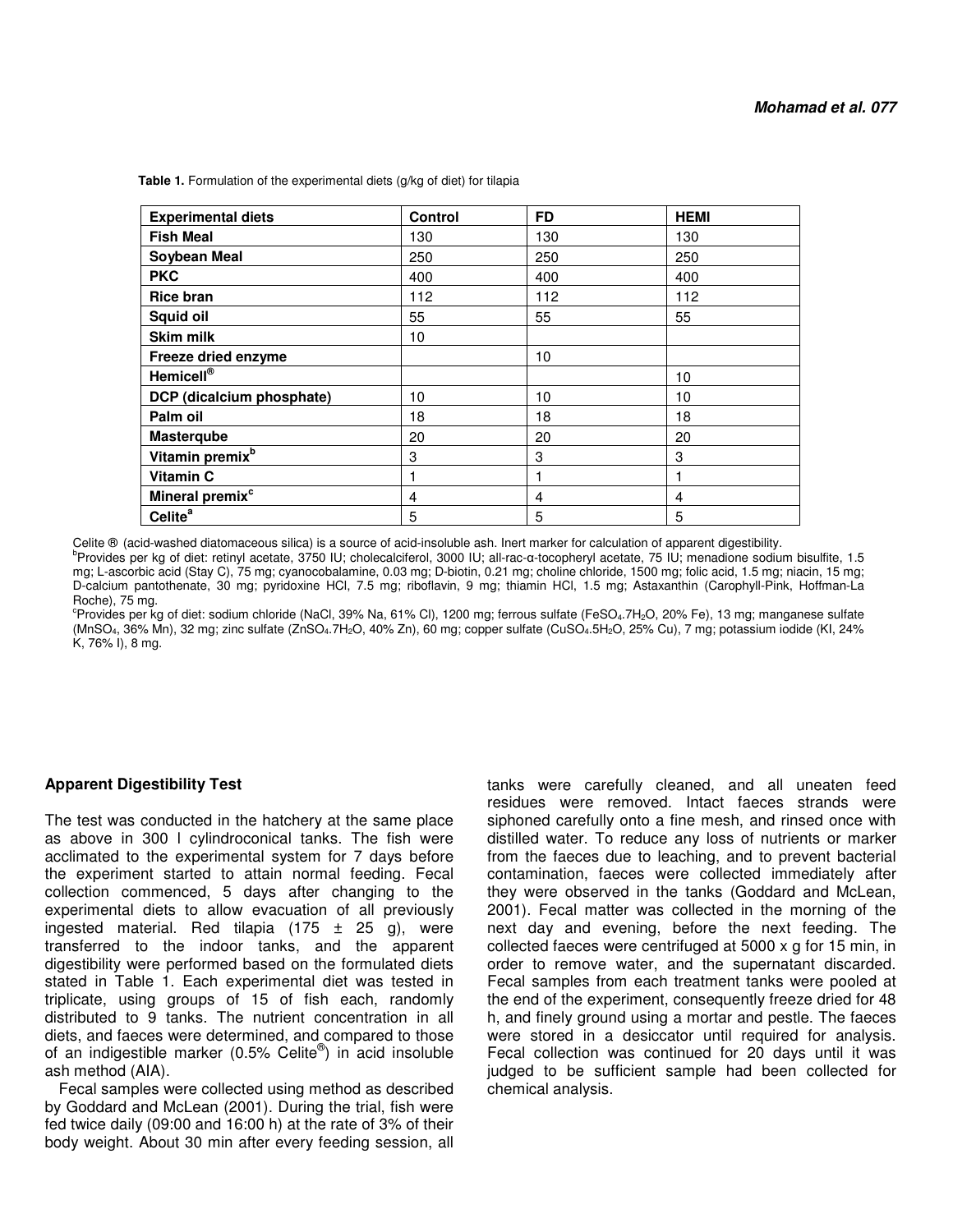# **Analytical Procedures**

# **Biochemical Analysis**

Before starting the experiment, 6 fish of the same population were killed, and analyzed for initial body composition. At the end of experiment, whole fish (3 fish/ tank) from each tank was dried in a convection oven, grounded, and analysis for proximate. In addition scale of the fish was carefully removed, and the muscle was dissected. For each tank three fish were sacrificed by lethal anesthetic dose (clove oil) after 24 h of fasting period, the dorsal muscle parts of fish fillets were pooled, and then freeze dried and homogenized. In addition,

# **Chemical Analyses**

The proximate analysis of crude protein, crude lipid, crude fiber, ash, gross energy, and amino acid, NDF, ADL and ADF for diets and faeces collections from the digestibility study were determined. Samples of finely ground raw ingredients, diets and whole body fish were analyzed in duplicate by standard laboratory methods in accordance with AOAC (1995). Crude protein was determined by automatic (Tecator) Kjeldahl technique and multiplying N by 6.25, total lipid by Soxtec Tecator System (petroleum ether extracted, b.p.  $40 - 60^{\circ}$ C) and crude fibre by Fibretec M Hot and Cold Extraction Tecator System. Dry matter was calculated from weight loss after 24 h of drying at  $105^{\circ}$ C. Ash was determined using an oven at  $600^{\circ}$ C to constant weight.

The determination of acid insoluble ash (AIA) was done according to a method as described by Choct (1998) with slight modifications. The AIA content of diet and digested samples were measured after ashing the samples, and treating the ash with boiling 4 M HCl. Samples (2.0 - 3.0 g for diets and 0.5 g - 1.0 g for faeces) were weighted into porcelain crucibles, and dried for 24 hours at  $105^{\circ}$ C in drying oven. The crucibles were than cooled in a desiccator, and weighted. The dried samples were then going through combustion for ashing at  $600^{\circ}$ C for 4 h. After ashing, crucibles were cooled in desiccators and weighted after 3 h of cooling. The samples were transferred in a new filter bag, and both weights (emptied and filled with samples) were recorded. The bags were sealed, and labeled. The bags were placed in a glass bowl (Pyrex), and boiled with 4 M HCl for 1 h in fume hood. HCl was removed, and the residue in the bag was rinsed with hot water for 3 times. The procedure was repeated until the samples appeared white. The bags were then oven-dried  $(105^{\circ}C)$  and re-weighed.

The amino acid determination in the diets, faeces and raw PKC was determined after acid hydrolysis, performic acid hydrolysis and alkaline hydrolysis using HPLC. The

liquid chromatography (LC) analyzed derivatized amino acids using Waters Alliance 2695 Separations Module equipped with online degasser and autosampler, and connected to Waters 2475 multi-wavelength Fluorescence Detector (Waters, Milford, Massachusetts, USA). Briefly, the samples were hydrolysed with 6 N HCl for 24 h at 110 $\mathrm{^{\circ}C}$  in a tightly screw capped glass tubes. Waters AccQ Tag column (3.9 x 150 mm) was used for amino acid separation. The method was referred from Waters AccQ  $Taq^{tm}$  method for hydrolysate amino acid analysis. The column was set at temperature of 36°C, and the injection volume was 5 µl. The AccQ Tag<sup>tm</sup> Eluent A concentrate and 60% acetonitrile were filtered using a 0.45 µm regenerated cellulose membrane filter prior to injection onto HPLC system. A flow rate was set at 1 ml/min. Performic acid hydrolysis was done to measure the concentration of cysteine and methionine in the samples. Cysteine and methionine were analyzed as cysteic acid and methionine sulphone, respectively, by oxidation with performic acid for 16 h at  $4^{\circ}$ C (in refrigerator) and neutralization with 48% hydrobromic acid (HBr) prior to hydrolysis. Methionine and cysteine were determined using the same method of acid hydrolysis after treatment with performic acid oxidation. Amino acids were identified and quantified using a standard amino acid mixture (Amino acid standard H, Pierce, Rockford, Illinois, USA). Tryptophan was measured after alkaline hydrolysis of samples with 4.3 N LiOH.H<sub>2</sub>O in a screw-capped tube for 16 h at 120 $^{\circ}$ C. 6 N HCl was added to the hydrolysates to adjust pH to pH 4.5 and ready for detection after samples filtration. A stock solution (5 µg/ml) of L-Tryptophan was prepared in 0.1 N HCl. A Waters Empower 2 for Microsoft Windows chromatographic software was used to control LC and detectors and for collect/ data acquisition.

The calculation of apparent digestibility coefficients (ADCs) for crude protein, crude lipid, crude fiber, ash, amino acids, and energy for the test ingredients and diets were calculated as follows (Cho et al., 1982):

$$
ADC = 1 - (F/D \times D_i/F_i)
$$
 (1)

Where:  $D = \%$  nutrient or energy (MJ/kg gross energy) of diet;  $F = %$  nutrient or energy (MJ/kg gross energy) of faeces;  $D_i = %$  digestion indicator (Celite) in diet;  $F_i = %$ digestion indicator (Celite) in faeces.

Mannanase and endoglucanase activity was determined using the method of Sachslehner et al. (1998) and Ghose (1987); respectively. One nkat of β-mannanase activity and endoglucanase was defined as the amount of enzyme that produced 1 nmol of reducing sugars (as mannose and glucose) in 1 second under the assay conditions. Reducing sugars were determined by the dinitrosalicylic acid method of Miller (1959). α-galactosidase and β-Mannosidase activity was assayed using p-nitrophenyl-β-D-glycosides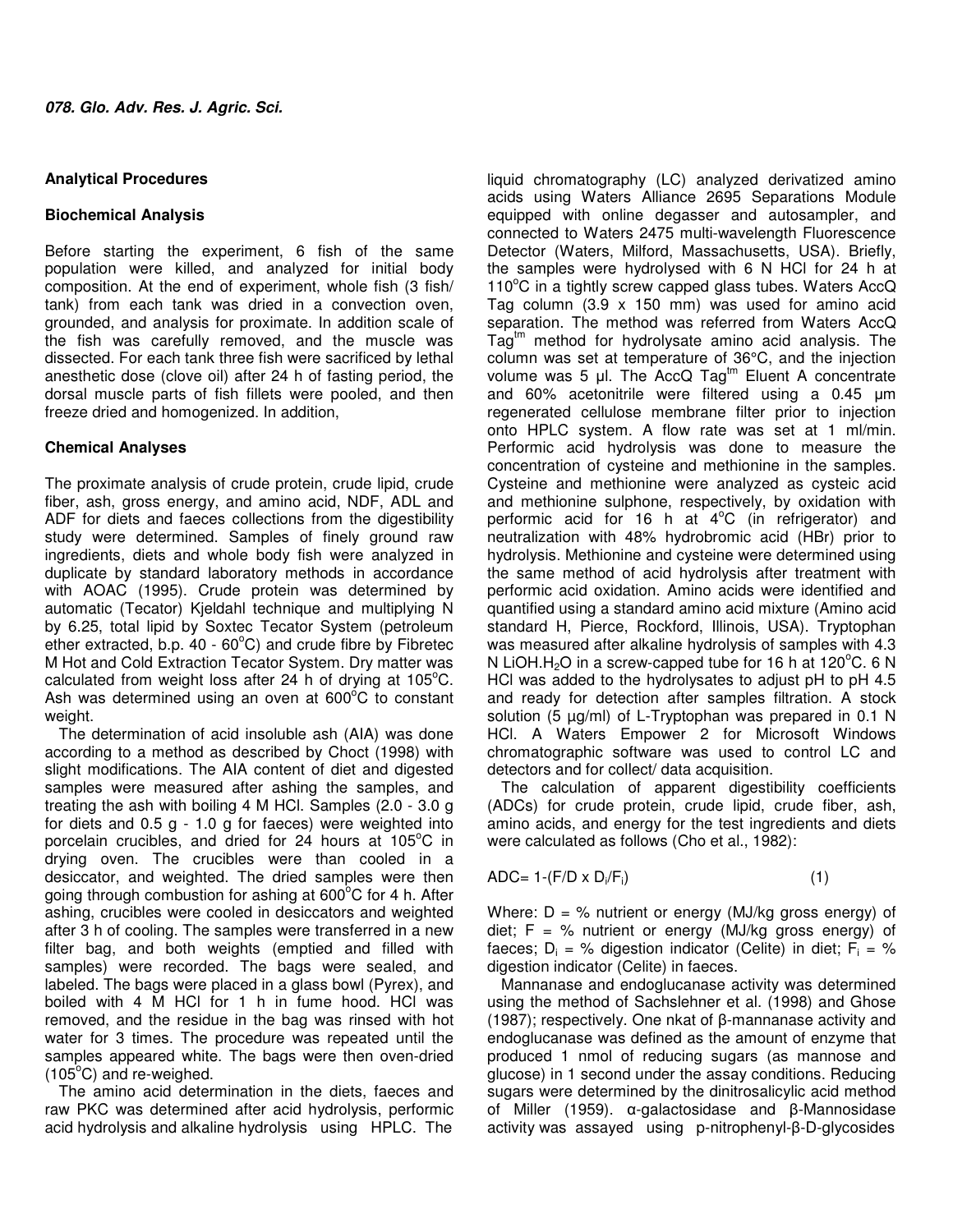(pNP-α-Gal and pNP-β-Man) (Growβwindhager et al., 1999). One nanokatal (nkat) of α-galactosidase and βmannosidase activity was defined as that amount of enzyme required to catalyze the release of 1 nmol pnitrophenol per second under the assay conditions.

# **Water Quality Analysis**

Water parameters quality was monitored at two weeks interval. The water samples were collected for spectrophotometrical quantification (Hach DR-2010) of nitrate-N (HACH kit, program 351), nitrite-N (HACH kit, program 371), total ammonia-N (HACH kit, program 380), and phosphate (HACH kit, program 490). Total ammonia-N  $(NH_3-N)$ , nitrite-N  $(NO_2-N)$ , nitrate-N  $(NO_3-N)$ , and phosphate  $(PO<sub>4</sub><sup>-3</sup>)$  levels were measured according to ammonia salicylate method, diazotization method, cadmium reduction method and molybdovanadate reagent, respectively and by using HACH reagent kit (powder pillow detection kits).

# **Data Calculation and Statistical Analysis**

Weight gain (WG), specific growth rate (SGR), feed conversion ratio (FCR), survival rate, protein efficiency ratio (PER), and protein productive value (PPV) were calculated as follows:

| $WG = final weight(q) - initial weight(q)$                                       | (2) |  |
|----------------------------------------------------------------------------------|-----|--|
| FCR = total feed intake in dry basis (g) / weight gain (g)                       | (3) |  |
| $SGR = [LN (mean final weight) - LN (mean initial weight) / days] \times 100$    | (4) |  |
| Survival $(\%)$ = final quantity / initial quantity $\times 100$                 | (5) |  |
| PER = total weight gain (g) / protein intake (g)                                 | (6) |  |
| PPV = [final fish body protein (g) - initial fish body protein (g)] $\times$ 100 |     |  |
| total protein consumed (q)                                                       |     |  |

# **RESULT**

#### **Proximate and Amino Acid Composition of Experimental Diets**

Diets were formulated to have approximately 30% of crude protein, 7.0% of crude lipid, and 17.0 MJ/kg of gross energy. Approximately the actual crude protein, crude lipid and gross energy, obtained from the pelleted diet matched with the predicted data, i.e., 30.4 - 31.5%, 6.4 - 6.7% and 16.58 - 17.63 MJ/kg; respectively (Table 2). The diets contained approximately 9.8 - 10.0% of crude fiber. All three diets were catogerized as isonitrogenous, isolipid, and isoenergetic, and had approximately the same profile of amino acid (P>0.05). The raw PKC have crude protein, crude lipid, crude fiber, ash, and gross energy of 15.3%, 2.1%, 18.9%, 4.8% and 15.62 MJ/kg, respectively.

# **Growth Performance**

PER and PPV represent the protein efficiency ratio and protein productive value based on eviscerated fish weight (Table 3). The fish fed well on the experimental diets with no obvious objection to high level of PKC inclusion, and no physical irregularities were observed. Survival was high in all treatments, averaging 86 - 90% at harvest and not affected by inclusion of enzyme. Final mean body weight, WG, FCR and PPV in fish fed the control diet were significantly different (P<0.05) from fish fed diet containing enzymes. On the other hand, the PER, SGR, and TGC for fish fed the control diet were not significantly different, but lower than the fish fed diet containing enzyme. The water quality during the experimental period had total ammonia nitrogen ( $NH<sub>3</sub>-N$ ) of 0.53 - 1.81 mg/l, and phosphorous 0.61 - 1.56 mg/l. Data from chemical analysis of the experimental tanks indicated it had moderate concentration of total ammonia and phosphate (Table 3).

# **Apparent Digestibility Coefficients**

The ADCs of CP, ash and DE, were significantly higher (P<0.05) in FD diet compared to the control diet (Table 4). On the other hand, Hemi diet showed higher CP, ash and DE compared to control but only ash, and DE had significant differences (P<0.05). A slightly higher CL ADCs was also found in the diet containing enzyme compared to control but the difference was not statistically significant (P>0.05). The cellulose content was not digested in all diets tested except for FD diet although limited digestion was noted. Hemicellulose and lignin digestibility were higher in diet containing enzyme, and both didestibility values were significantly different for FD diet compared to control. The digestible energy value was statistically higher (P<0.05) in diet containing enzyme compared to control. The ADCs of average amino acid were slightly higher in diet containing enzymes but all individual values were not significantly different compared to control diet. The digestibility of cystein, a non essential amino acid in the control diet showed the lowest value among all diets. The essential amino acid (EAA) were at moderate digestibility from 68% to 87%. The lowest EAA digestibility recorded was threonine and the highest was tryptohan. Although the data presented in this study suggest a reasonable agreement between ADCs of protein, and average amino acid; ADCs of the individual amino acids within different diets are varies (52% - 87%).

## **Whole Body and Muscle Composition**

In this research, the diet contains high level of PKC with or without enzyme gave no effect on the muscle compositions (Table 5). The composition of the resulting whole body,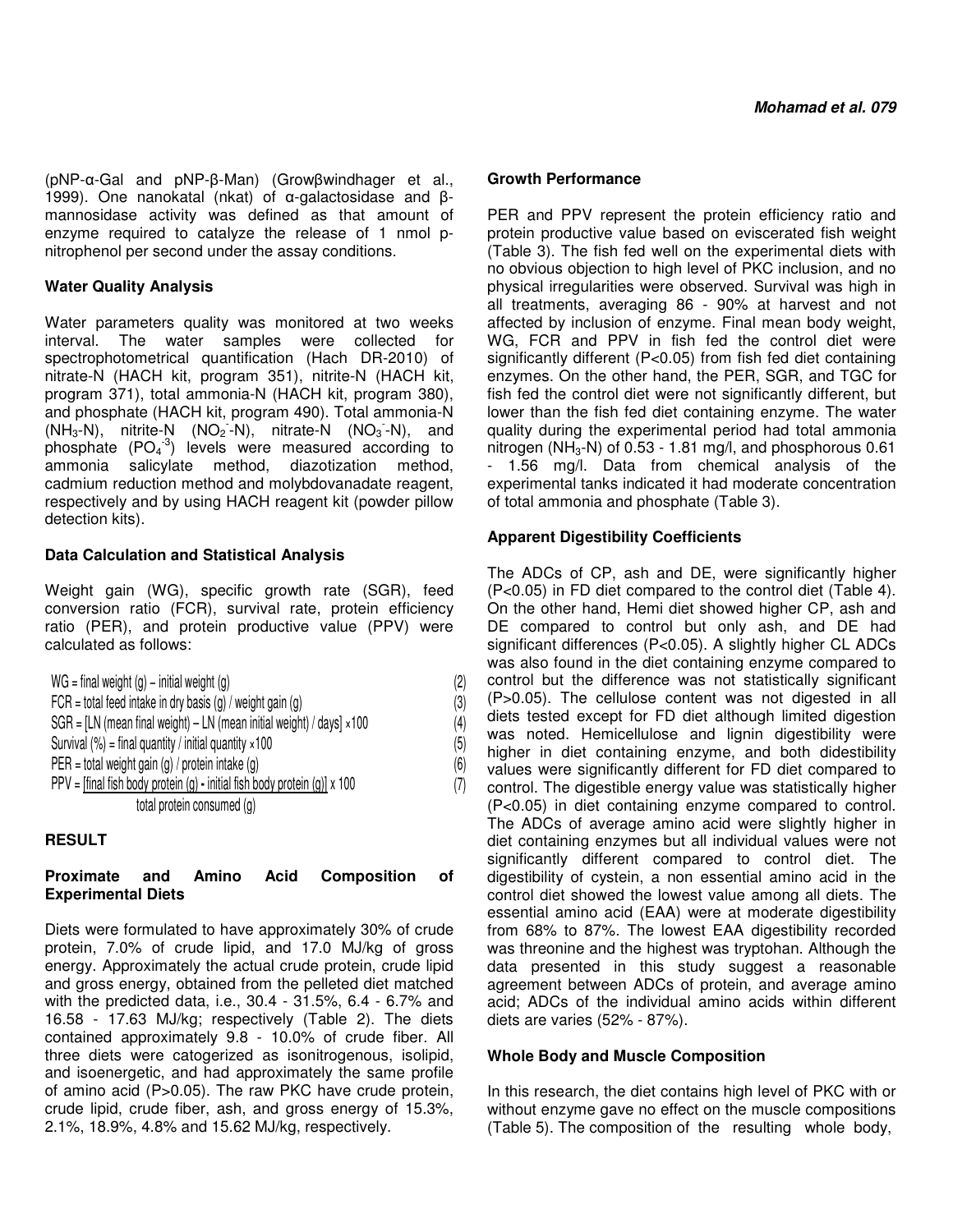# **080. Glo. Adv. Res. J. Agric. Sci.**

| <b>Chemical composition</b> | Control | Hemi  | <b>FD</b> | <b>PKC</b> |
|-----------------------------|---------|-------|-----------|------------|
| Crude protein (%)           | 31.2    | 30.4  | 31.5      | 15.3       |
| Crude fiber (%)             | 9.8     | 10.0  | 10.0      | 18.9       |
| Crude lipid (%)             | 6.5     | 6.4   | 6.7       | 2.1        |
| Ash (%)                     | 10.7    | 10.9  | 11.1      | 4.8        |
| <b>NFE (%)</b>              | 41.8    | 42.3  | 40.7      | 58.9       |
| Dry matter (%)              | 92.0    | 98.0  | 92.5      | 89.7       |
| Gross energy (MJ/kg)        | 16.58   | 17.47 | 17.63     | 15.62      |
| Amino acid                  |         |       |           |            |
| <b>Arginine</b>             | 4.254   | 4.052 | 4.129     | 3.536      |
| <b>Histidine</b>            | 1.117   | 1.053 | 1.102     | 0.553      |
| <b>Isoleucine</b>           | 2.138   | 2.017 | 2.079     | 1.007      |
| Leucine                     | 3.745   | 3.51  | 3.642     | 1.885      |
| Lysine                      | 1.914   | 1.886 | 1.933     | 0.806      |
| <b>Methionine</b>           | 1.09    | 1.074 | 1.125     | 0.740      |
| Phenylalanine               | 2.401   | 2.284 | 2.356     | 1.211      |
| <b>Threonine</b>            | 1.947   | 1.831 | 1.916     | 0.943      |
| Valine                      | 2.579   | 2.422 | 2.505     | 1.437      |
| <b>Alanine</b>              | 2.499   | 2.313 | 2.403     | 1.187      |
| <b>Aspartic acid</b>        | 4.757   | 4.367 | 4.575     | 2.306      |
| <b>Cysteine</b>             | 0.78    | 0.728 | 0.788     | 0.338      |
| Glutamic acid               | 8.335   | 7.67  | 7.958     | 5.211      |
| Glycine                     | 4.147   | 2.902 | 3.049     | 1.358      |
| <b>Proline</b>              | 3.142   | 2.894 | 3.033     | 1.119      |
| <b>Serine</b>               | 2.779   | 2.596 | 2.723     | 1.303      |
| Tryptophan                  | 0.161   | 0.136 | 0.171     | 0.097      |
| <b>Tyrosine</b>             | 1.272   | 1.30  | 1.221     | 0.605      |

 **Table 2.** Nutrient composition of the experimental diets (% dry matter)

NFE- Nitrogen - free extract=100−(% ash + % protein+ % lipid + % fiber)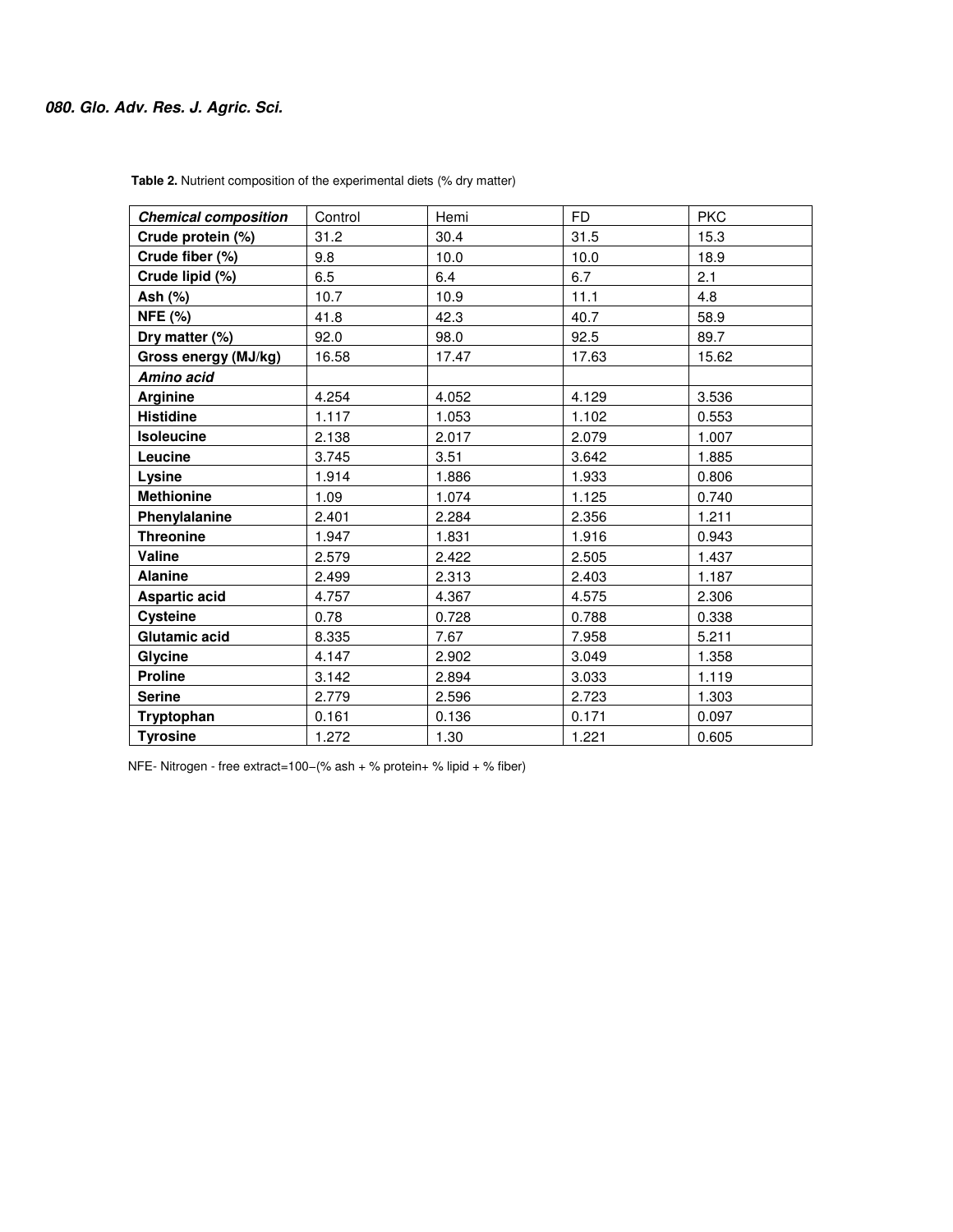| <b>Productivity</b><br>index/<br>Growth<br>performance | <b>Control</b>      | Hemi                         | <b>FD</b>                      |
|--------------------------------------------------------|---------------------|------------------------------|--------------------------------|
| Initial body weight (g)                                | $47.26 \pm 2.18$    | $48.86 \pm 2.02$             | $48.87 \pm 2.33$               |
| Final body weight (g)                                  | $129.37 \pm 6.98^b$ | 152.22 ± 10.44 $a$           | 152.73 $\pm$ 0.97 <sup>a</sup> |
| WG <sup>a</sup> (g)                                    | $82.11 \pm 6.08^b$  | $103.11 \pm 13.57^a$         | $102.99 \pm 3.73^{ab}$         |
| FCR <sup>b</sup>                                       | $2.13 \pm 0.15^a$   | 1.53 $\pm$ 0.13 <sup>b</sup> | 1.53 $\pm$ 0.17 <sup>b</sup>   |
| $SGR^c$ (%/d)                                          | $1.20 \pm 0.05$     | $1.35 \pm 0.16$              | $1.34 \pm 0.07$                |
| <b>Survival rate</b>                                   | $86.7 \pm 7.6$      | $90.0 \pm 0.0$               | $88.3 \pm 2.9$                 |
| PER <sup>d</sup>                                       | $2.74 \pm 0.36$     | $3.55 \pm 0.82$              | $3.73 \pm 0.76$                |
| PPV <sup>e</sup>                                       | $22.11 \pm 2.92^b$  | $32.82 \pm 1.55^a$           | $30.16 \pm 2.81^a$             |
| $NH3-N$ (mg/l)                                         | $1.81 \pm 0.07^a$   | $0.55 \pm 0.0^b$             | $0.53 \pm 0.03^a$              |
| Phosphate $(PO4-3)$ (mg/l)                             | $1.56 \pm 0.04^a$   | $0.82 \pm 0.02^b$            | $0.61 \pm 0.05^{\circ}$        |

Table 3. Initial mean body weight, final mean weight, WG, FCR, SGR, survival rate, PER, PPV, total ammonia-N (NH<sub>3</sub>-N) and phosphate (PO<sub>4</sub><sup>-3</sup>) of red tilapia fed 3 different diets for 12 weeks

Values in each row with different superscripts have significant differences (P<0.05).

<sup>a</sup> Weight gain (WG) = final weight (g) – initial weight (g)

 $b$  Feed conversion ratio (FCR) = total feed intake in dry basis (g) / weight gain (g).

<sup>c</sup> Specific growth rate (SGR) = [Ln (mean final weight) – Ln (mean initial weight) / days]×100.

<sup>d</sup> Protein efficiency ratio (PER) = total weight gain (g) / protein intake (g).

 $e^p$  Protein productive value (PPV) = [(final fish body protein (g) – initial fish body protein (g))/ total protein consumed (g)] x 100

|                                   | Apparent digestibility (%) |                          |                    |  |
|-----------------------------------|----------------------------|--------------------------|--------------------|--|
|                                   | <b>Control</b>             | Hemi                     | <b>FD</b>          |  |
| Crude Lipid (CL)                  | $90.49 \pm 0.25$           | $92.05 \pm 0.25$         | $91.54 \pm 0.25$   |  |
| <b>Ash</b>                        | $19.86 \pm 0.89^b$         | $35.06 \pm 2.45^a$       | $39.11 \pm 4.06^a$ |  |
| <b>Gross Energy (GE)</b>          | $46.40 \pm 0.97^b$         | $57.02 \pm 1.36^a$       | $60.24 \pm 2.16^a$ |  |
| Hemicellulose                     | $76.11 \pm 0.81^b$         | 82.30 ±1.70 <sup>a</sup> | $84.44 \pm 0.46^a$ |  |
| Lignin                            | $31.90 \pm 0.54^b$         | $43.96 \pm 7.42^{ab}$    | $51.31 \pm 0.94^a$ |  |
| <b>Cellulose</b>                  | $0.00 \pm 0.00^b$          | $0.00 \pm 0.00^b$        | $3.69 \pm 1.91^a$  |  |
| Crude Protein (CP)                | $73.07 \pm 1.21^b$         | $78.23 \pm 1.39^{ab}$    | $80.09 \pm 2.68^a$ |  |
| <b>Essential amino acid (EAA)</b> |                            |                          |                    |  |
| <b>Arginine</b>                   | $81.82 \pm 1.16$           | $84.21 \pm 2.43$         | $84.33 \pm 1.65$   |  |
| <b>Histidine</b>                  | $82.26 \pm 0.75$           | $84.36 \pm 2.13$         | $84.22 \pm 1.37$   |  |
| <b>Isoleucine</b>                 | $74.41 \pm 1.94$           | $78.07 \pm 3.84$         | $76.98 \pm 2.91$   |  |
| Leucine                           | $74.65 \pm 1.89$           | $77.81 \pm 3.49$         | $77.62 \pm 2.40$   |  |
| Lysine                            | $77.27 \pm 1.76$           | $82.06 \pm 3.02$         | $81.22 \pm 1.70$   |  |
| <b>Methionine</b>                 | $74.33 \pm 19.09$          | $78.97 \pm 5.99$         | $77.42 \pm 5.75$   |  |
| Phenylalanine                     | $77.26 \pm 1.76$           | $80.43 \pm 3.46$         | $79.80 \pm 2.42$   |  |
| <b>Threonine</b>                  | $68.42 \pm 2.99$           | $73.08 \pm 4.49$         | $72.75 \pm 3.44$   |  |
| Valine                            | $71.65 \pm 2.07$           | $75.02 \pm 3.71$         | $74.77 \pm 2.79$   |  |
| Tryptophan                        | $85.55 \pm 20.44$          | $87.17 \pm 18.14$        | $78.74 \pm 3.80$   |  |
| Non-essential amino acid (NEAA)   |                            |                          |                    |  |
| <b>Alanine</b>                    | $73.47 \pm 2.22$           | $76.34 \pm 3.40$         | $77.54 \pm 2.00$   |  |
| <b>Aspartic acid</b>              | $79.87 \pm 1.61$           | $82.04 \pm 1.72$         | $82.76 \pm 3.48$   |  |

**Table 4.** Apparent digestibility coefficients of crude protein (CP), crude lipid (CL), gross energy (GE), hemicellulose, lignin, cellulose, and amino acid (AA) for tilapia fed 3 experimental diets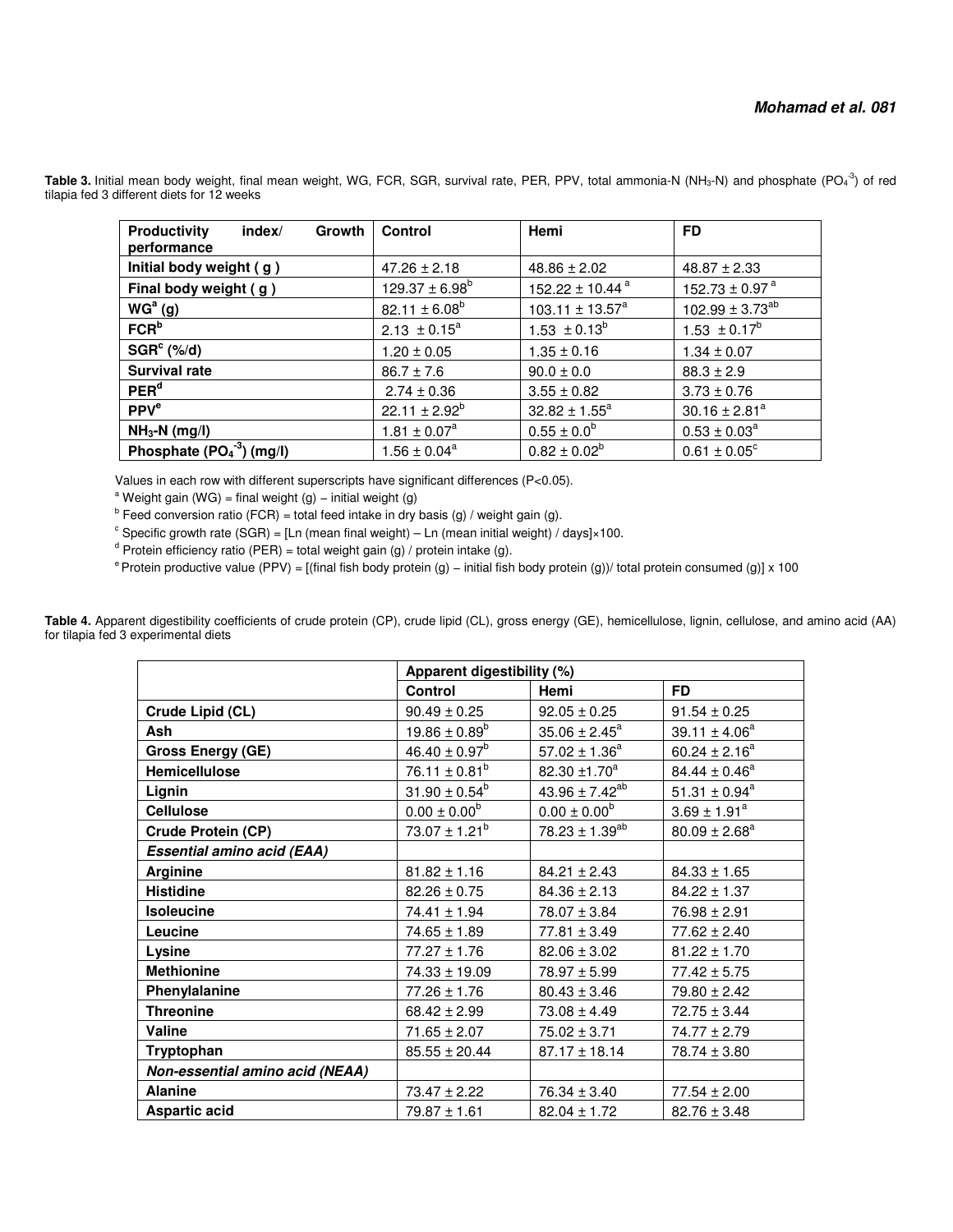| <b>Cysteine</b>                   | $52.21 \pm 9.19$ | $63.25 \pm 4.83$ | $66.40 \pm 3.39$ |
|-----------------------------------|------------------|------------------|------------------|
| <b>Glutamic acid</b>              | $81.11 \pm 1.25$ | $81.57 \pm 0.44$ | $83.64 \pm 1.19$ |
| Glycine                           | $79.15 \pm 1.34$ | $74.14 \pm 4.26$ | $76.98 \pm 1.84$ |
| <b>Proline</b>                    | $70.94 \pm 2.39$ | $66.73 \pm 4.64$ | $75.04 \pm 2.65$ |
| <b>Serine</b>                     | $71.31 \pm 2.90$ | $74.57 \pm 2.89$ | $75.90 \pm 1.76$ |
| <b>Tyrosine</b>                   | $77.30 \pm 1.20$ | $82.49 \pm 3.54$ | $79.12 \pm 2.83$ |
| <b>Average EAA digestibility</b>  | 76.76            | 80.12            | 78.79            |
| <b>Average NEAA digestibility</b> | 73.17            | 75.14            | 77.17            |
| Total average digestibility       | 75.16            | 77.91            | 78.07            |

 **Table 5.** The proximate composition of whole body, and muscle of tilapia fed experimental diets (% in dry basis) for 12 weeks

|                      | Initial          | Final                 |                    |                    |
|----------------------|------------------|-----------------------|--------------------|--------------------|
| Content (%)          | Whole body       | Whole body            |                    |                    |
|                      |                  | Control               | Hemi               | FD                 |
| <b>Moisture</b>      | 79.27 ± 1.54     | $76.87 \pm 3.54$      | $78.11 \pm 4.40$   | $79.19 \pm 2.14$   |
| Ash                  | $20.43 \pm 2.73$ | $18.37 \pm 2.28$      | $16.89 \pm 3.21$   | $17.31 \pm 1.80$   |
| <b>Crude Protein</b> | $62.31 \pm 0.41$ | $57.77 \pm 2.66$      | $57.20 \pm 1.60$   | $61.54 \pm 3.92$   |
| <b>Crude lipid</b>   | $13.97 \pm 1.21$ | $21.01 \pm 3.42^{ab}$ | $23.05 \pm 1.50^a$ | $17.85 \pm 1.43^b$ |
|                      |                  | Muscle                |                    |                    |
| <b>Crude Protein</b> |                  | $89.28 \pm 2.98$      | $89.84 \pm 1.37$   | $89.69 \pm 0.98$   |
| <b>Crude lipid</b>   |                  | $2.16 \pm 0.18$       | $2.26 \pm 0.41$    | $1.94 \pm 0.15$    |

with the exception of lipid content, was minimally affected by the dietary treatment. Body CL levels decreased significantly (P<0.05) in tilapia receiving diet with inclusion of FD enzyme compared to Hemicell<sup>®</sup>, but was not significantly different from control. Fish whole body CP content increased slightly with the inclusion of FD enzyme but the same result was not found for Hemi diet compared to control. Statistically, the moisture, ash, and CP content of tilapia fed diet containing enzyme did not show any appreciable variation compared to control (P>0.05).

## **DISCUSSION**

#### **Growth Performance**

Fish fed diets containing enzyme grew faster by showing higher final weight, and weight gain (P<0.05) than those fed on the control diet (Table 3). The main factor for better growth performance in the diet containing enzyme might be due to the increased in feed digestion. This was not a consequence of higher feed intake, as fish fed all diets containing the same proportion of ingredients, and fed until

visual satiation. Hence, the difference was likely to be a result of poor utilization of consumed formulated diet containing high amount of plant source, which negatively influenced the growth of fish fed control diet in comparison with those fed diets containing enzyme. The use of enzyme have shown to increase the degradation of many types of plant sources in the animal diet (Li et al., 2010; Mushtaq et al., 2009; Nahm, 2007; Zangiabadi and Torki, 2010). Ng et al. (2002) has found that tilapia fed PKC pre-treated with commercial feed enzymes consistently showed better growth, and feed utilization efficiency compared to fish fed similar levels of raw PKC, and PKC could be incorporated up to 30% in the diet without significantly depressing fish growth. The reduced growth of Japanese seabass fed 20% or more protein from canola meal is probably due to its lower digestibility of canola (Cheng et al., 2010). However, Thiessen et al. (2004) reported that there are no significant difference in the growth of rainbow trout with initial weight of 106 g when 30% of canola protein concentrate replaced the fishmeal protein. Inclusion of high plant protein in fish diet has resulted in low palatability, poor indispensable amino acid profiles, impaired phosphorus availability, and complex synergistic interactions among anti-nutritional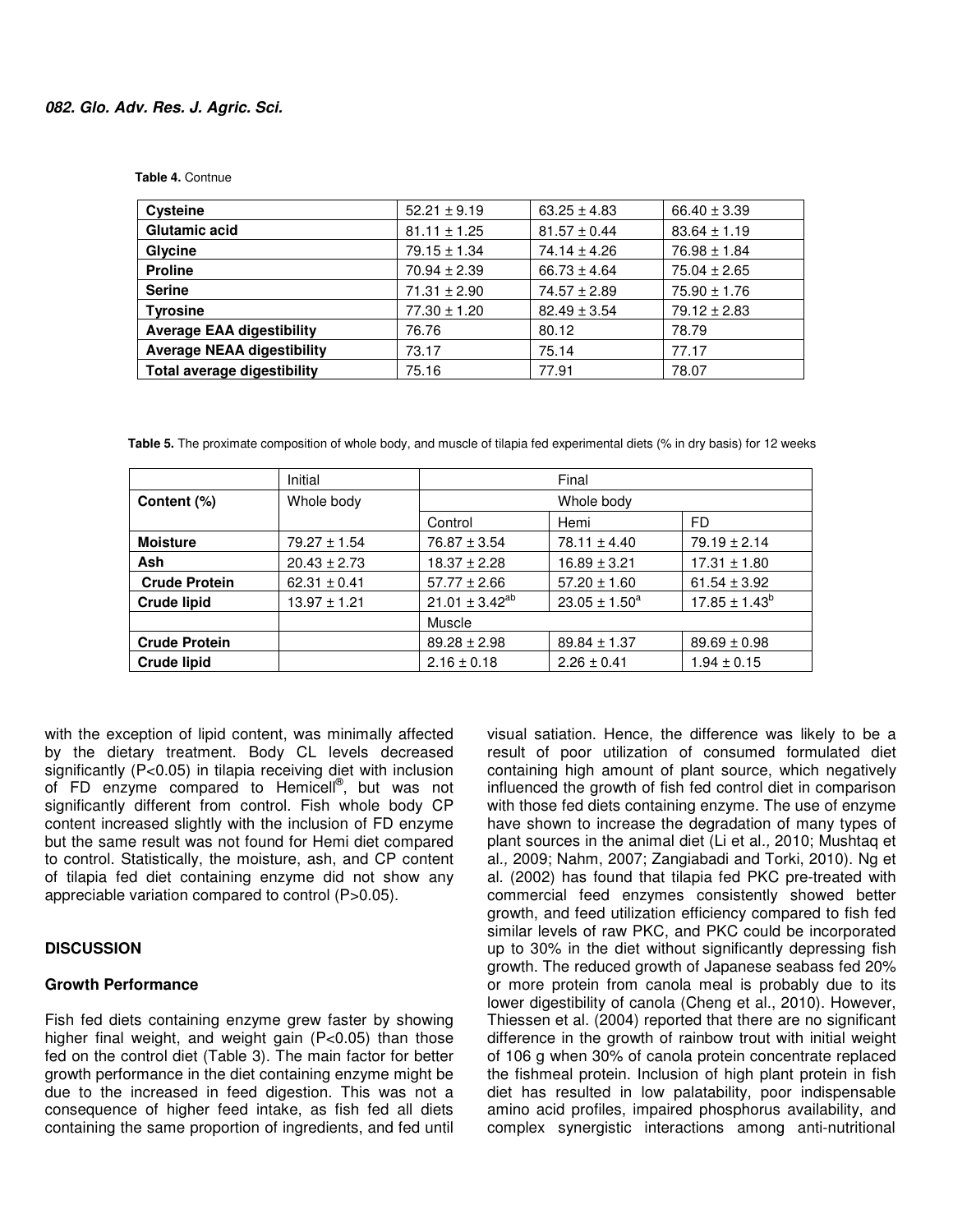factors are perhaps responsible factors that resulted in poor growth performance of fish (Bonaldo et al., 2011; Dias et al., 2005). To ensure palatability of the diets due to high inclusion of PKC, and other plant sources, squid oil was added as an attractant. Another possible reason for low growth at high PKC inclusion levels in the control diet might be due to the cell wall constituents (neutral detergent fiber, NDF and acid detergent fiber, ADF). Richter et al. (2003) suggested that relatively high level of NDF, and ADF besides total phenolics, non haemolytic saponin and phytic in diet containing higher level of moringa (24-36%), might have contributed to the poor growth performance of Nile tilapia. In monogastric animals including fish, dietary inclusion of viscous non starch polysaccharides (NSPs) can delay intestinal absorption of glucose, possibly through a reduced rate of gastric emptying leading to delayed absorption (Bach, 2001). Treatment of defatted oilseeds such as soybean meal, rapeseed meal, and sunflower cake with exogenous enzymes is targeted on degradation of its NSPs, has been found to improve their nutritive value, depending on the complex nature of NSPs (Denstadli et al., 2011). As a conclusion the addition of enzyme (FD or Hemicell<sup>®</sup>) significantly influenced the growth of tilapia fed diet containing high plant inclusion, which might served to make nutrient availabily excess to the fish.

The reduction of FCR in fish fed diets containing enzyme coincided with the increased in protein utilization (protein efficiency ratio, PER and protein productive value, PPV), and in agreement with some studies evaluating the inclusion of enzyme in diet containing high level of plant sources (Ng et al., 2002; Vahjen et al., 2005). The present of higher level of digestible carbohydrate was thought as the main reason for different result obtained between control, and treatment diets (inclusion of enzyme). In contrast, no effect has been found when protease, and carbohydrase (xylanase, amylase, β-glucanase and cellulase) supplementation in diet containing high level of plant sources (soy, corn gluten, wheat) on growth, FCR and nutrient digestibilities of trout (Ogunkoya et al., 2006). The negative results obtained in their study might be due to several reasons, first the present of highly digestible ingredients may have diminished the possibilities of observing enzyme effects, and second, the low culturing temperature (15°C) is not an optimum temperature for enzyme to perform. Bonaldo et al. (2011) gave different views when high FCR result in turbot fish fed diets containing higher plant protein levels, as no association with the reduced digestibility of ingredients or alterations of gut histology, but due to unbalanced amino acid composition in the diet, thus resulting in the increase in the protein turnover. However, the tested diet used in this study had approximately the same level of protein, and

plant source composition which would eliminate the beforementioned reason.

The plant cell wall especially in PKC, and soybean meal might have been digested by the enzymes, thus served as readily available carbohydrate source such as mannan oligosaccharide (MOS) to the fish. Rock lobster juvenile fed diet containing MOS has showed an improved growth (total weight, SGR and average weekly gain), and survival rate (Sang and Fotedar, 2010). The inclusion of MOS in the diet has also resulted in higher absorption surface of the gut indicated by the internal perimeter/external perimeter (Dimitroglou et al., 2008; Sang and Fotedar, 2010) as well as total bacteria count of the gut. SEM analysis suggests that MOS supplementation can produce more microvilli structures which have potential to improve nutrient capture (Dimitroglou et al., 2010). It is therefore be thought that the exogenous β-mannanase had increase the solubilization of mannan in PKC or soybean to low-molecular weight components (MOS, mannose), and decrease digesta viscosity thus leading to improved nutrient digestion and absorption.

The availability of high quality protein in the dietary ingredients is the key factor that give impact to the performance, and protein digestibility of fish. The dietary requirement for protein is in fact a requirement for a wellbalanced mixture of essential or indispensable, and nonessential or dispensable amino acids (Wilson, 2002). The requirement for individual essential amino acids often varies among fish species (Akiyama et al., 1997; NRC, 1993). A deficiency of essential amino acid creates poor utilization of dietary protein, and therefore would caused growth retardation, poor live weight gain and feed efficiency (Halver, 2002; Khan and Abidi, 2007). The amino acid composition of the formulated diet obtained in this study (Table 2) had shown a deficiency in all ten essential amino acid except for leucine, and arginine when compared to the diet used for Nile tilapia (Santiago and Lovell, 1988). The arginine, histidine, isoleucine, leucine, valine, lysine, methionine, phenylalanine, threonine, and tryptophan requirements for Nile tilapia are 4.2%, 1.7%, 3.1%, 2.8-3.6%, 2.8%, 5.1%, 3.2%, 5.5%, 3.8% and 1.0% of amino acid, respectively. Inclusion of high concentration of raw PKC (40%) in diet, significantly depressed the catfish growth even with the addition of 1.2% dietary Lmethionine. One possible reason would be that methionine is not the first limiting essential amino acid in the PKC based diets (Ng, 2004) and the other reason is the amino acid is not digestible. Methionine and lysine have been identified as the limiting amino acids for juvenile humpback grouper when fed with 100% poultry by product meal (PBM) as the sole dietary protein source (Shapawi et al., 2007). Enzyme supplementation has decreased the intestinal viscosity, thus increased the amino acid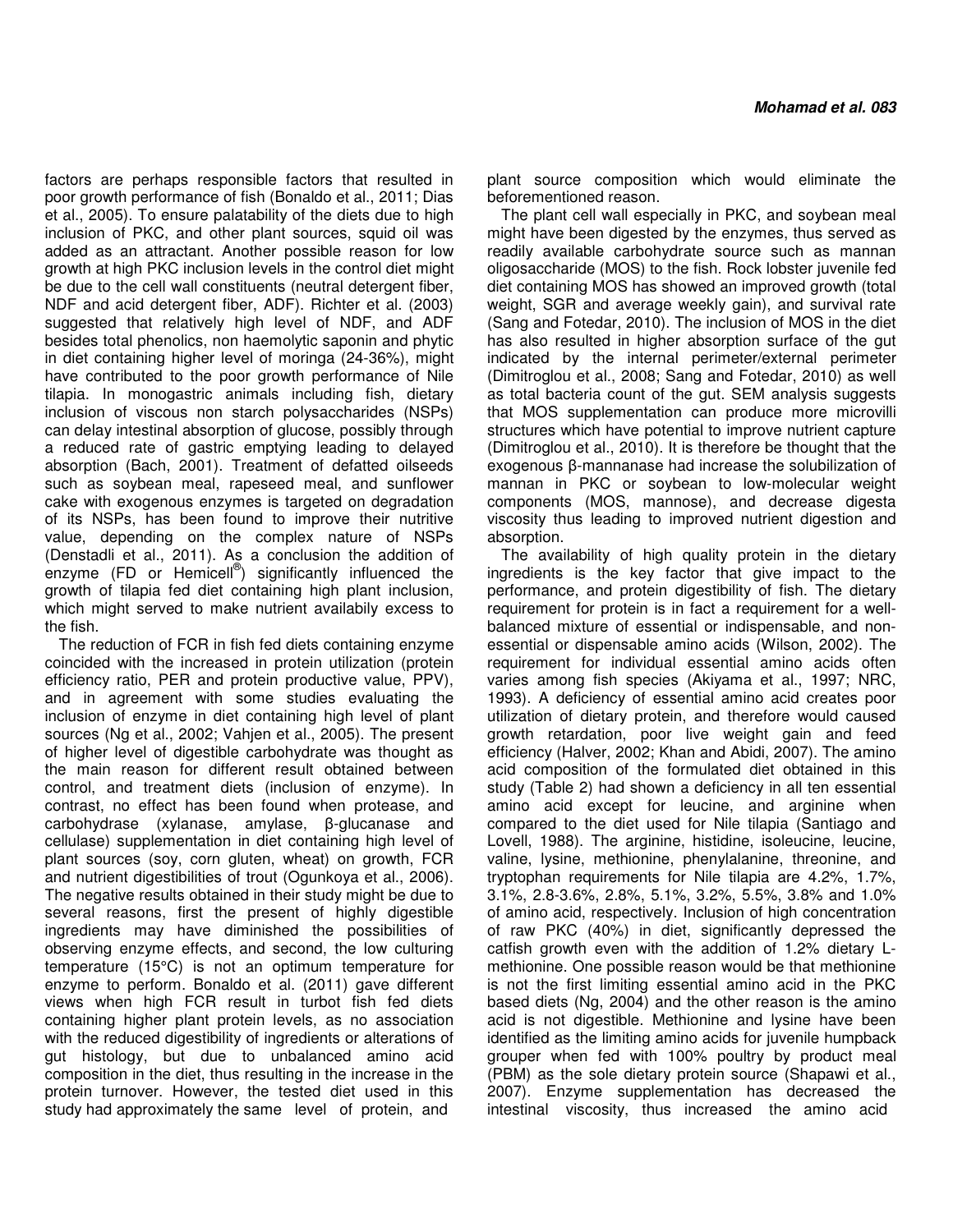digestibilities by 25% and improved the metabolizable energy levels, in broiler (Nahm, 2007). The addition of enzyme seems to improve the availability or digestibility of amino acid in this study.

Ammonia concentration was higher in treatment tanks containing fish fed control diet compared to diets containing enzyme (Table 3). Protein intake has a direct relationship with ammonia excretion in fish. The end product of amino acid catabolism is ammonia which contributed about 60 to 90% of the nitrogen excreted (Cowey and Walton, 1988). The use of enzyme may reduce the nitrogen excretion up to 40% in broiler diets (Nahm, 2007). The increased in ammonia concentration present in the cultured environment could be an indicator of reduced protein synthesis, expressed as lower growth, and protein retention of fish fed plant meal based diets, and might also because of the imbalance essential amino acid (Bonaldo et al., 2011; Fournier et al., 2004). The fingerling and advanced juvenile of Nile tilapia did not use the excess protein over 35% suggesting that some dietary protein might be deaminated, and produced ammonia (Abdel-Tawwab et al., 2010). However the protein content in the experimental diets was below 35% so that the excess protein might not be the reason for high ammonia in the environment fed control diet. Engin and Carter (2001) suggested an increased in the dietary level of non protein digestible energy would increased the nitrogen retention by decreasing nitrogen losses. It is parallel with higher PER and protein retention value, when diet contains high level of carbohydrate has been given to gilthead sea bream (Fernández et al., 2007). Shimeno et al. (1981) found the increasing of dietary carbohydrate has caused a reduction in the activities of amino acid-degrading enzymes in the hepatopancreas and thus resulted in a low nitrogen excretion rate and high PER. As a conclusion, inclusion of enzyme could reduced the released of ammonia to the environment due to the present of digestible non protein plant source.

Several studies have found that fish regulate their feed intake with respect to the energy content in the diet, that allowed the metabolic control contributing to spare protein when other energy sources are available (Fernández et al., 2007; Nankervis et al., 2000). Determination of protein to energy (P/E) ratio in fish diet is very important because the higher ratio, the better is the diet. If the dietary energy is too high (low protein to energy ratio) resulted in reduced feed intake which will eventually reduce growth, as reduce intake of other essential nutrients (Cho et al., 2005). Increases in dietary energy from 18 to 21 MJ/kg has resulted in higher growth rates and feed conversion ratio and a significant protein sparing effect of both carbohydrate and lipid in juvenile barramundi (Nankervis et al., 2000). The inclusion of enzymes (carbohydrase cocktail) has been detected to cause the breakdown of the

NSPs in palm kernel meal and might help to provide energy (Ao et al., 2011) as also been speculated in this study. Carnivorous fish have limited ability to utilise fibrous structures as a source of energy. On the other hand, tilapia is an omnivorous fish which able to digest plant material better than carnivorous fish. Therefore, on the basis of gross energy, as well as P/E value, PKC are suitable for incorporation in fish diet to reduce the cost of fish feed with the addition of enzyme.

# **Apparent Digestibility Coeffiecients**

Results of the study suggested that the protein digestibility coefficients was higher in the diet containing FD enzyme parallel with the average amino acid digestibility eventhough it was not significantly different for amino acid compared to control (Table 4). Supplementing of βmannanase in the FD diet had a significant effect on the apparent digestibility of protein (P<0.05). The nutrient digestibility in control diet was lower, is most likely attributable to the large amount of poorly digestible fiber in plant sources. The addition of enzyme such as hemicellulases, β-glucanase, and protease in the plant based diet have bring improvements in the apparent digestibility of dry matter, crude protein, and gross energy of rainbow trout fish (Dalsgaard et al., 2012; Farhangi and Carter 2007).

The diet ADCs containing fish meal, soybean meal, PKC, and rice bran was 73.1 - 80.1% for protein, 90.5 - 92.1% for lipid, 19.9 - 39.1% for ash, and 46.4 -60.2% for energy. Köprücü and Özdemir (2005) obtained the ADCs value of diet containing anchovy meal, corn gluten meal, soybean meal, gammarid meal, and crayfish exoskeleton meal for protein is 71.0% - 90.5%, lipid is 72.0% - 97.5%, fiber or chitin is 69.3% - 96.1%; ash is 30.8% - 74.9% and energy is 54.8%-92.1% fed to Nile tilapia. The result obtained in this study was comparable to what has been obtained in their study and only slightly lower in ash, and energy digestiblity. While Sklan et al. (2004) obtained the ADCs of lipid and energy for tilapia are 72 - 90%, and 39 - 89%; respectively for formulated diets containing fish and poultry meals, corn gluten, soybean meal, rapeseed meal, sunflower seed meal, wheat, corn, sorghum, barley, and wheat bran. Different result obtained might be because different raw materials used contains different types of plant cell wall, some of which might even hard to be digested. The ADCs of gross energy was lower might be because the ingredients used in this study had a very low energy digestibility such as 40.4% for PKC, 44.3% for ricebran and 51.1% for soybean as has been determined by Laining et al. (2003).

The digestible energy of fish given diet containing enzyme had higher value than control. The apparent energy digestibility is higher for ingredients of animal origin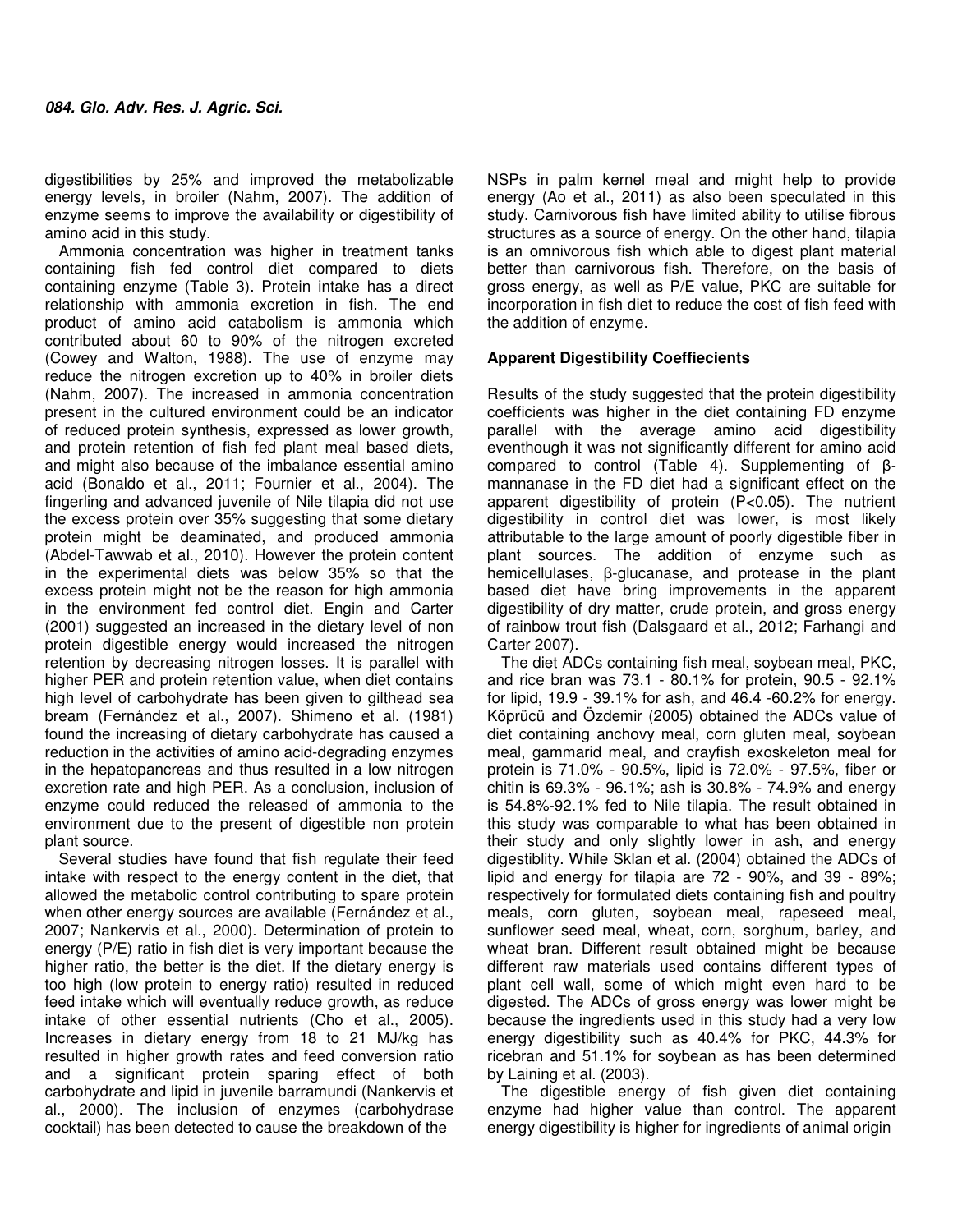(anchovy meal, 92.1%) compared to plant origin (soybean meal, 83.7 - 88.1%; corn gluten, 82.7 - 89%; meal, gammarid meal, 65.6%; canola meal, 60.6% and flaxseed meal, 21.2 - 37.4%) (Köprücü and Özdemir, 2005; Tibbetts et al., 2006). Protein of both, plant and animal based feed ingredients are well been digested by humpback grouper (carnivorous fish), however the dry matter and gross energy of the protein rich animal feed ingredients are more digestible than the carbohydrate rich plant feed ingredients (Laining et al., 2003). Rahman et al. (2001) suggested the digestible energy value that are needed for Oreochromis niloticus is 17.7 MJ /kg. However the measured gross energy in the diets used in this study lie between 16.53 to 17.63 MJ/kg and the calculation of digestible energy was about 7.67 MJ/kg, 9.96 MJ/kg, and 10.62 MJ/kg; respectively for control, Hemi, and FD diet given to red tilapia used in this study. It is concluded that the digestible energy was lower in all diets than the suggested value, however the inclusion of enzyme gave a positive effect to the digestible energy value.

The ash digestibility was found to be significantly lower (P<0.05) in fish fed control diet while the highest was observed in FD diet (Table 4). Uncomplete degradation of carbohydrate to monosaccharides might lead to excreation by fish or they may possibly bind to other nutrients, and thus negatively interfere with the nutrient absorption like fat, protein and minerals (Francis et al., 2001; Glencross et al., 2003). Lower ash digestibility in control diet might be the effect of mineral had be excluded through faeces into the environment. Mineral that are present in higher concentration than 1 g/kg feed are define as macro elements such as Na, K, Mg, Ca, and P; while if feed contain less than 1 g/kg it will fall into micro or trace elements category such as Fe, Zn, Cu, Mn, Co, Ni, Pb, Cd, and Cr (Tacon and de Silva, 1983). Liebert and Portz (2005) have found that phytase supplementation increased the ash content via increasing apparent absorption of Ca, Mg, Cu, Fe, Sr, and Zn from phytate enriched diets. PKC contains high mineral content of micro, and minor mineral element such as Ca, P, Mg, Po, Na, Co, Zn, Fe, and Mg (Akpanabiatu et al., 2001). Thus it is concluded that the present of enzyme had enhanced the absorption of mineral by fish.

The ADCs for lignin, and hemicellulose were significantly higher in diet containing enzyme, and only in fish fed FD diet, cellulose was digestible. PKC and soybean meal contains β-mannan and its derivatives. The treatment diets contains β-mannanase, an enzyme of which are able to cleave randomly within the 1,4-β-D- mannan chain of glucomannans, and galactomannans (McCleary and Matheson, 1986). Different enzyme are required to digest different types of plant composition in the diet because the composition of plant cell walls is extremely variable (Beauchemin et al., 2006). Treatment of soybean meal,

rapeseed meal and sunflower cake with exogenous non starch polysaccharides (NSP) degrading enzymes has significantly gave effects on the reductions in total NSP in vitro, but the released substrates did not contribute to an improvement in fish performance (Denstadli et al., 2011). In conclusion, the present of FD enzyme helps to digest fibre in the cell wall of the plant source.

## **Carcass Analysis**

The whole body protein, and moisture content of tilapia fed with diets containing enzyme were positively correlated with digestibility of protein eventhough it was not significantly different from control. Protein content was lower in fish fed control, and Hemi diet. Besides that, inadequate protein in the diet could also resulted in a reduction or cessation of growth, and a loss of weight due to withdrawal of protein from less vital tissue to maintain the functions of more vital tissue (Wilson, 2002). The results of higher weight gain might occur because the deposition of protein, and due to a balancing mechanism between protein anabolism and catabolism. An increase in fillet protein content seems to be a general effect of plant protein inclusion in the diet (de Francesco et al., 2004). The released of polysaccharide-bound protein is a result of enzymatic hydrolysis (cellulase, hemicellulase, pectinase and viscozyme L) in oat bran polysaccharide which would indirectly increase the protein recovery (Guan and Yao, 2008). Chee et al. (2012) has found that the enzymatic pre treatment method using extracted trypsin enzyme significantly resulted in more PKC protein (61.99 g/100 g) under the optimum conditions than did the alkaline (pH 9.5) method (10.21 g/100 g protein only). The used of proteolytic enzymes (proteases, pepsin, trypsin and bromelain) by Onuora and King (1985) has also increased the PKC protein (nitrogen) solubility by 34 - 62 g/100 g. The efficiency and protein retention values indicated that high carbohydrate diets (18% and 26% gelatinized cornstarch, GLC) performed significantly better in terms of protein compared with low inclusion (5% GLC) (Fernández et al., 2007). It is because the ability to utilize digestible carbohydrate rather than protein as an energy source, leads to an increase gain of ingested protein by anabolism thus could spare the protein. Even though the primary function of digestible carbohydrate is to provide energy but it is poorly utilized by fish (Nankervis et al., 2000). Feeding of European sea bass with diets containing various types, and levels of soybean derivatives replacing the fishmeal has also not affected the slaughter yield but significantly reduced liver weight (Brinker and Reiter, 2011; Tibaldi et al., 2006). The endogenous factors such as size, sex, stage of life cycle, and exogenous factors (diet composition, feeding frequency, temperature etc.) affect the body composition of fish (Hansen et al., 2007; Hepher,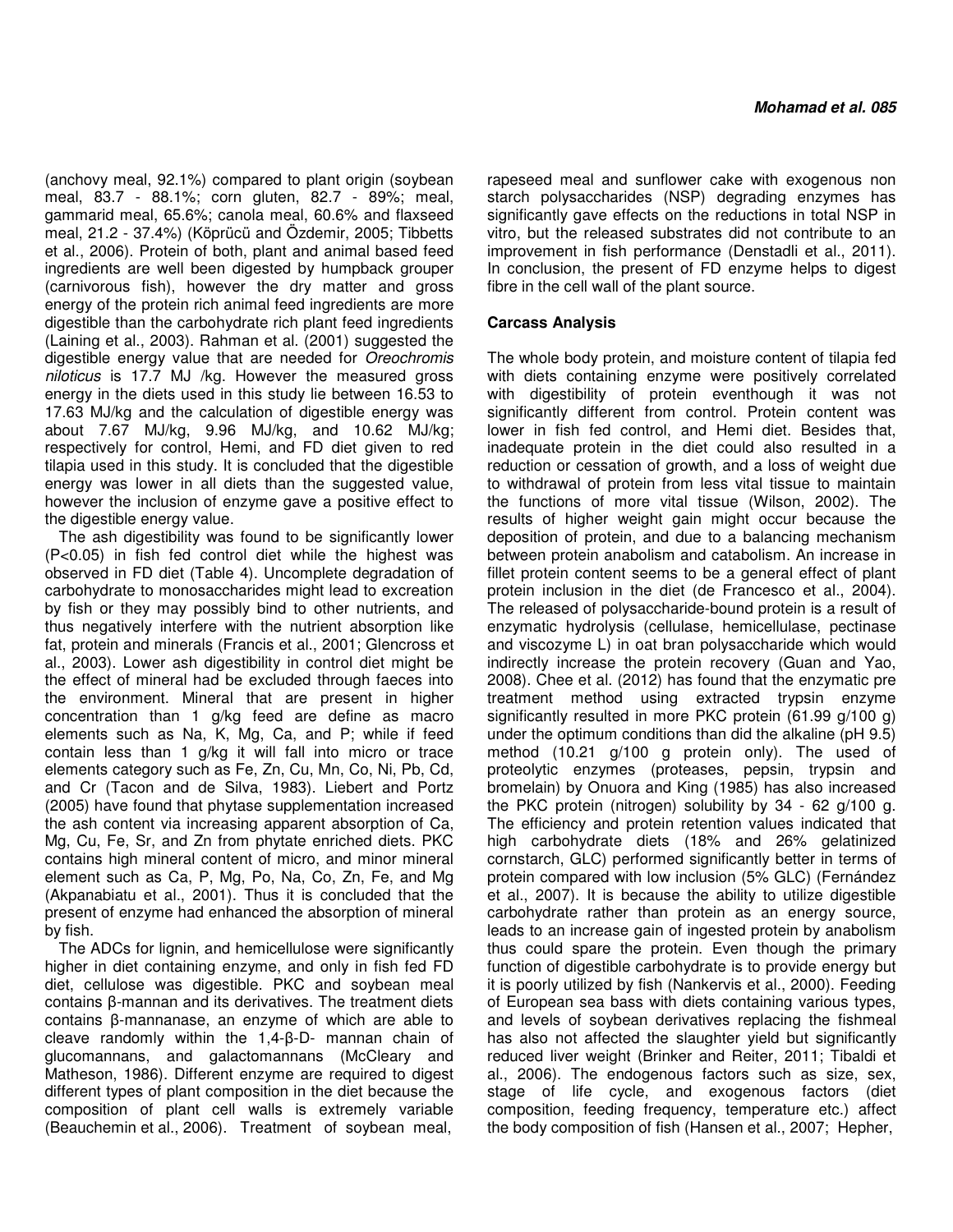1990). In this study all factors were maintained uniform, so that the composition of the diet was the only factor that could affect the chemical composition of the fish. The present of key enzymes that involved in the glycolysis pathway, and amino acid metabolism such as pyruvate kinase, 6-phosphofructo 1-kinase and alanine aminotransferase act as indicator of a protein sparing effect, with less protein being used to cover energy demands as more carbohydrate becomes available to fuel catabolic pathways (Fernández et al., 2007).

The whole body lipid content of the tilapia had an inversed result with protein content in fish fed FD diet. The significant different in lipid content between FD, and Hemi diet was found. This also indicated that protein was used in the catabolism (energy production) instead of anabolism (protein synthesis) in Hemi and control diet. The lipid content of fillets and visceral have been reduced in fish fed plant proteins (Brinker and Reiter, 2011; Dias et al., 2005; Wang et al., 2006). Oligosaccharides and non starch polysaccharides (NSPs) in soy preparations have been thought to give negative effect on the bioavailability of all nutrients, and energy through mechanisms involving a binding action with bile salts and/ or by an obstructing action on digestive enzymes coupled with changes in digesta viscosity, and transit rate (Francis et al., 2001). Besides lower carcass lipid, high moisture and high ash content; reduced growth has also been observed in Cuneate drum fed with the diet containing soybean meal to replace the fish meal (Wang et al., 2006). However in this study the growth was the highest in fish fed FD diet and had lower carcass lipid content. An increase in carcass lipid content (in which dietary lipid, and energy levels has been held constant) with increasing dietary carbohydrate levels might suggest that the lipids has been synthesized from carbohydrates (Messina et al., 2013; Yang et al., 2002). The highest lipid content with the lowest protein content was observed in Hemi diet. The difference in lipid storage can be associated with differences in the energy/protein ratio of the diets, with higher ratios favouring lipid deposition (Fernández et al., 2007). The highest E/P ratio was in Hemi (0.59) followed by FD (0.56) and lastly control (0.53) diet. Diet supplemented with carbohydrase has resulted in similar fish growth as the control diet, decreased the levels of amylase, and total protease including protein depositions in body, and muscle of the fish (Thongprajukaew et al., 2011). Several factors could effect the changes in the animal's synthesis, deposition rate in muscle and/or different growth rates such as dietary protein level and initial body weight of fish (Abdel-Tawwab et al., 2006). The data gathered also suggests that the digestible carbohydrate level in FD diet was insufficient to provide energy for the fish, and thus, more dietary or reserved body lipid was metabolized to counteract the effect.

### **CONCLUSIONS**

The addition of enzyme in a diet containing 40% of palm kernel cake (PKC) and 25% of soybean could improve the growth performance, energy, and nutrient digestibility, however had little or no effect on meat quality, digestive enzyme, and somatic index of the tested red tilapia. The supplementation of FD enzyme in the diet makes the carcasses had lower lipid, and high protein content. This type of diet might fullfilled the consumers need for lean, and high protein in fish products. Therefore, carbohydrates like PKC and soybean could be used at high concentration, and act as the main protein source for replacing fishmeal in the diet when added with enzyme. The water quality parameter was also better in term of low concentration of total ammnonia-N, and phosphate in the treatment tanks given diets containing enzyme. This will eventually cause the waste water from aquaculture industry would receive less nitrogen and lower the risk of eutrophization with enzyme supplementation. Thus, the contribution of plant source feed ingredients to the formulated diets could help to achieve cost effective diets as it may lead to a reduction of the overall feeding cost in tilapia production.

#### **ACKNOWLEDGEMENT**

The authors would like to thank the Director-General, Department of Fisheries, Malaysia, for his permission in publishing this paper and to the Research Director, Mr. Abu Talib Ahmad for his support for the study. Also, highly appreciation to all the supportive staffs of Bioprocess section in FRI Glami Lemi for their field assistance. This study was funded by Department of Fisheries Malaysia (2122501006).

#### **REFERENCES**

- Abdel-Tawwab M, Ahmad MH, Khattab YAE, Shalaby AME (2010). Effect of dietary protein level, initial body weight, and their interaction on the growth, feed utilization, and physiological alterations of Nile tilapia, Oreochromis niloticus (L.). Aquaculture 298: 267-274.
- Abdel-Tawwab M, Khattab YAE, Ahmad MH, Shalaby AME (2006). Compensatory growth, feed utilization, whole body composition and hematological changes in starved juvenile Nile tilapia, Oreochromis niloticus (L.). J. Appl. Aquac. 18: 17-36.
- Akiyama T, Oohara I, Yamamoto T (1997). Comparison of essential amino acid requirement with A/E ratio among fish species (Review Paper). Fisheries Sci. 63: 963-970.
- Akpanabiatu MI, Ekpa OD, Mauro A, Rizzo R (2001). Nutrient composition of Nigerian palm kernel from the dura and tenera varieties of the oil palm (Elaeis guineensis). Food Chem. 72: 173-177.
- Ao X, Zhou TX, Meng QW, Lee JH, Jang HD, Cho JH, Kim IH (2011). Effects of a carbohydrase cocktail supplementation on the growth performance, nutrient digestibility, blood profiles and meat quality in finishing pigs fed palm kernel meal. Livest Sci. 137: 238-243.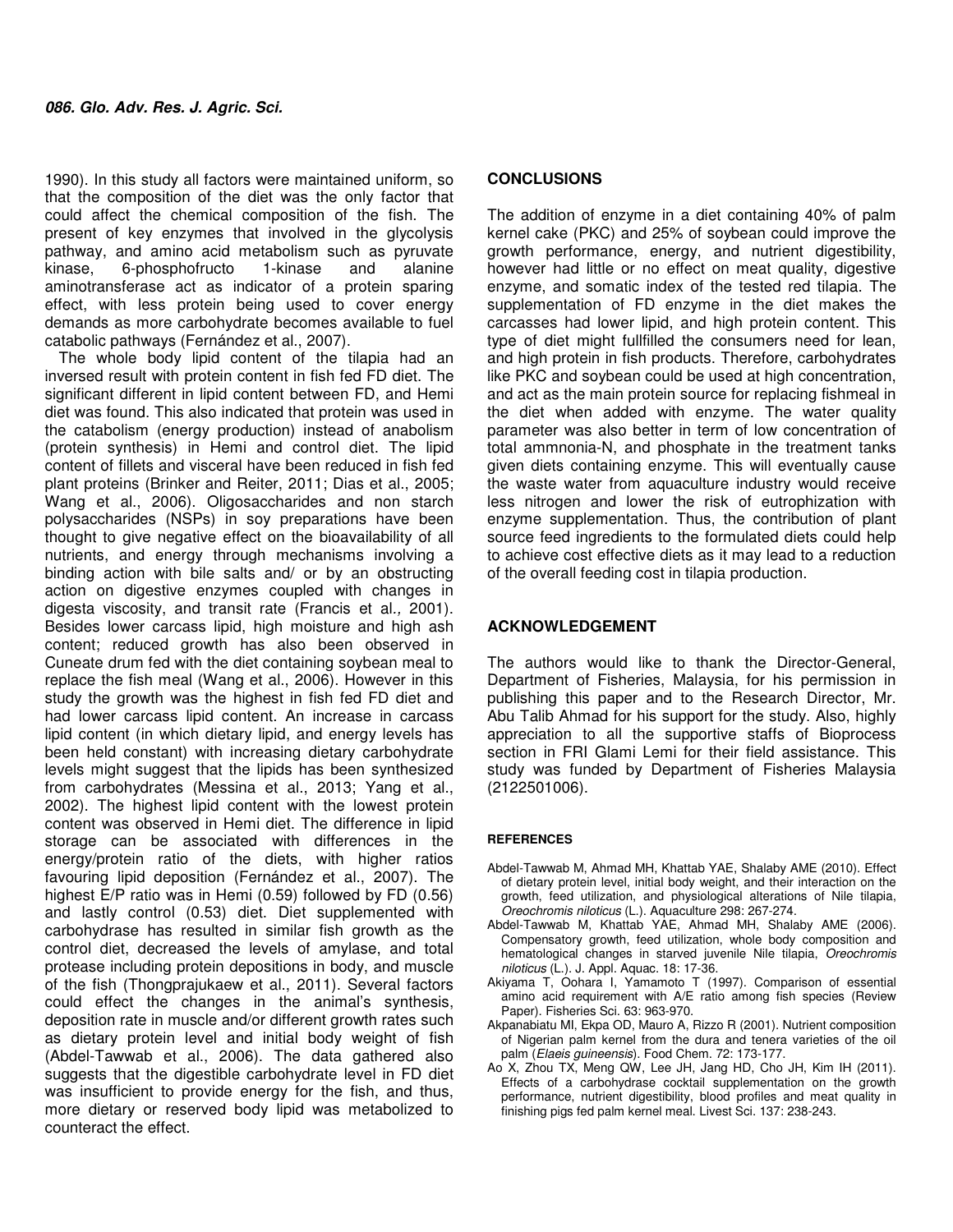- AOAC (1995). Official Methods of Analysis, 16th edn. Assoc Official Analytical Chemists, Washington, DC.
- Azevedo PA, Leeson S, Cho CY, Bureau DP (2004). Growth, nitrogen and energy utilization of juveniles from four salmonid species: diet, species and size effects. Aquaculture 234: 393-414.
- Bach KKE (2001). The nutritional significance of "dietary fibre" analysis. Anim. Feed Sci. Technol. 90: 3-20.
- Beauchemin KA, Krehbiel CR, Newbold CJ (2006). Enzymes, bacterial direct-fed microbials and yeast: principles for use in ruminant nutrition. In: Mosenthin R, Zentek J, Zebrowska T (eds.) Biology of Nutrition in Growing Animals, Elsevier Limited, Amsterdam Netherland, p 251.
- Bonaldo A, Parma L, Mandrioli L, Sirri R, Fontanillas R, Badiani A, Gatta PP (2011). Increasing dietary plant proteins affects growth performance and ammonia excretion but not digestibility and gut histology in turbot (Psetta maxima) juveniles. Aquaculture 318: 101-108.
- Brinker A, Reiter R (2011). Fish meal replacement by plant protein substitution and guar gum addition in trout feed, Part I: Effects on feed utilization and fish quality. Aquaculture 310: 350-360.
- Chee KL, Ling HK, Ayob MK (2012). Optimization of trypsin-assisted extraction, physico-chemical characterization, nutritional qualities and functionalities of palm kernel cake protein LWT. Food Sci. Technol. 46: 419-427.
- Cheng Z, Ai Q, Mai K, Xu W, Ma H, Li Y, Zhang J (2010). Effects of dietary canola meal on growth performance, digestion and metabolism of Japanese seabass, Lateolabrax japonicus. Aquaculture 305: 102- 108.
- Cho CY, Slinger SJ, Bayley HS (1982). Bioenergetics of salmonid fishes: energy intake, expenditure and productivity. Comp. Biochem. Physiol. 73B: 25-41.
- Cho SH, Lee SM, Lee SM, Lee JH (2005). Effect of dietary protein and lipid levels on growth and body composition of juvenile turbot (Scophthalmus maximus L) reared under optimum salinity and temperature conditions. Aquac. Nutr. 11: 235-240.
- Choct M (1998). The effect of different xylanases on carbohydrate digestion and viscosity along the intestinal tract in broilers. Proceedings of the Australian Poultry Science Symposium. 10: 111-115.
- Cowey CB, Walton MJ (1988). Studies on uptake of 14C-amino acids derived from both dietary 14C-protein and dietary 14C-amino acids by rainbow trout. J. Fish Biol. 33: 293-305.
- Dalsgaard J, Verlhac, V, Hjermitslev NH, Ekmann KS, Fischerd M, Klausend M, Pedersen PB (2012). Effects of exogenous enzymes on apparent nutrient digestibility in rainbow trout (Oncorhynchus mykiss) fed diets with high inclusion of plant-based protein. Anim. Feed Sci. Tech. 171: 181-191.
- de Francesco M, Parisi G, Médale F, Lupi P, Kaushik SJ, Poli BM (2004). Effect of long-term feeding with a plant protein mixture based diet on growth and body/fillet quality traits of large rainbow trout (Oncorhynchus mykiss). Aquaculture 236: 413-429.
- Denstadli V, Hillestad M, Verlhac V, Klausen M, Øverland M (2011). Enzyme pretreatment of fibrous ingredients for carnivorous fish: Effects on nutrient utilisation and technical feed quality in rainbow trout (Oncuorhynchus mykiss). Aquaculture 319: 391-397.
- Dias J, Alvarez MJ., Arzel J, Corraze G, Diez A, Bautista JM, Kaushik SJ (2005). Dietary protein source affects lipid metabolism in the European seabass (Dicentrarchus labrax). Comp. Biochem. Physiol. 142A: 19-31.
- Dimitroglou A, Davies S, Sweetman J (2008). The effect of dietary mannan oligosaccharides on the intestinal histology of rainbow trout (Oncorhynchus mykiss). Comp. Biochem. Physiol. 150(3): S63.
- Dimitroglou A, Merrifield DL, Spring P, Sweetman J, Moate R, Davies SR (2010). Effects of mannan oligosaccharide (MOS) supplementation on growth performance, feed utilisation, intestinal histology and gut microbiota of gilthead sea bream (Sparus aurata). Aquaculture 300: 182-188.
- Engin K, Carter CG (2001). Ammonia and urea excretion rates of juvenile Australian short-finned eel (Anguilla australis australis) as influenced by dietary protein level. Aquaculture 194: 123-136.
- Farhangi M, Carter CG (2007). Effect of enzyme supplementation to dehulled lupin-based diets on growth, feed efficiency, nutrient

 digestibility and carcass composition of rainbow trout Oncorhynchus mykiss (Walbaum). Aquacult. Res. 38: 1274-1282.

- Fernández F, Miquel AG, Córdoba M, Varas M, Metón I, Caseras A, Baanante IV (2007). Effects of diets with distinct protein-tocarbohydrate ratios on nutrient digestibility, growth performance, body composition and liver intermediary enzyme activities in gilthead sea bream (Sparus aurata, L.) fingerlings. J. Exp. Mar. Biol. Ecol. 343: 1-10.
- Fournier V, Huelva C, Desbruyeres E (2004). .Incorporation of a mixture of plant feedstuffs as substitute for fish meal in diets of juvenile turbot (Psetta maxima). Aquaculture 236: 451-465.
- Francis G, Makkar HPS, Becker K (2001). Antinutritional factors present in plant-derived alternate fish feed ingredients and their effects in fish. Aquaculture 199: 197-227.
- Ghose TK (1987). Measurement of cellulase activities. Pure Appl. Chem. 59: 257-268.
- Glencross BD, Boujard T, Kaushik SJ (2003). Influence of oligosaccharides on the digestibility of lupin meals when fed to rainbow trout, Oncorhynchus mykiss. Aquaculture 219: 703-713.
- Goddard JS, McLean E (2001). Acid-insoluble ash as an inert reference material for digestibility studies in tilapia, Oreochromis aureus. Aquaculture 194: 93-98.
- Großwindhager C, Sachslehner A, Nidetzky B, Haltrich D (1999). Endo-β-1,4-D-mannanase is efficiently produced by Sclerotium (Athelia) rolfsii under derepressed conditions. J. Biotechnol. 67: 189-203.
- Guan X, Yao H (2008). Optimization of viscozyme L-assisted extraction of oat bran protein using response surface methodology. Food Chem. 106(1): 345-351.
- Halver JE (2002). The vitamins. In Halver JE, Hardy RW (eds) Fish Nutrition, 3rd edn. Academic Press, San Diego, CA, USA, pp61-141.
- Halver JE, Hardy RW (2002). Fish nutrition, 3rd edn. Academic Press, San Diego, CA, USA.
- Hansen AC, Rosenlund G, Karlsen  $\varnothing$  (2007). Total replacement of fish meal with plant proteins in diets for the Atlantic cod (Gadus morhua L.) I- Effects on growth and protein retention. Aquaculture 272: 599-611.
- Hepher B (1990). Ingestion, digestion and absorption of food. In Hepher B (ed) Nutrition of Pond Fishes, Academic Press, Cambridge, pp16-63
- Khan MA, Abidi S.F (2007). Total aromatic amino acid requirement of Indian major carp Labeo rohita (Hamilton) fry. Aquaculture 267: 111- 118.
- Köprücü K, Özdemir Y (2005). Apparent digestibility of selected feed ingredients for Nile tilapia (Oreochromis niloticus) Aquaculture 250: 308-316.
- Laining A, Rachmansyah, Ahmad T, Williams K (2003). Apparent digestibility of selected feed ingredients for humpback grouper, Cromileptes altivelis. Aquaculture 218: 529-538.
- Lee S-M, Choh SH, Kim D-J (2000). Effects of feeding frequency and dietary energy level on growth and body composition of juvenile flounder, Paralichthys olivaceus (Temminck and Schlegel). Aquac. Res. 31: 917-921.
- Li Y, Chen X, Chen Y, Li Z, Cao Y (2010). Effects of β-mannanase expressed by Pichia pastoris in corn–soybean meal diets on broiler<br>performance, nutrient digestibility, energy utilization and performance, nutrient digestibility, energy utilization and immunoglobulin levels. Anim. Feed Sci. Tech. 159: 59-67.
- Liebert F, Portz L (2005). Nutrient utilization of Nile tilapia Oreochromis niloticus fed plant based low phosphorus diet supplemented with graded levels of different sources of microbial phytase. Aquaculture 248: 111-119.
- Mathis N, Feidt C, Brun-Bellut J (2003). Influence of protein/energy ratio on carcass quality during the growing period of Eurasian perch (Perca fluviatilis). Aquaculture 217: 453-464.
- McCleary BV, Matheson NK (1986). Enzymic analysis of polysaccharide structure. Adv. Carbohydr. Chem. Biochem. 44: 147-176.
- Messina M, Piccolo G, Tulli F, Messina CM, Cardinaletti G, Tibaldi E (2013). Lipid composition and metabolism of European sea bass (Dicentrarchus labrax L.) fed diets containing wheat gluten and legume meals as substitutes for fish meal. Aquaculture 376-379: 6-14.